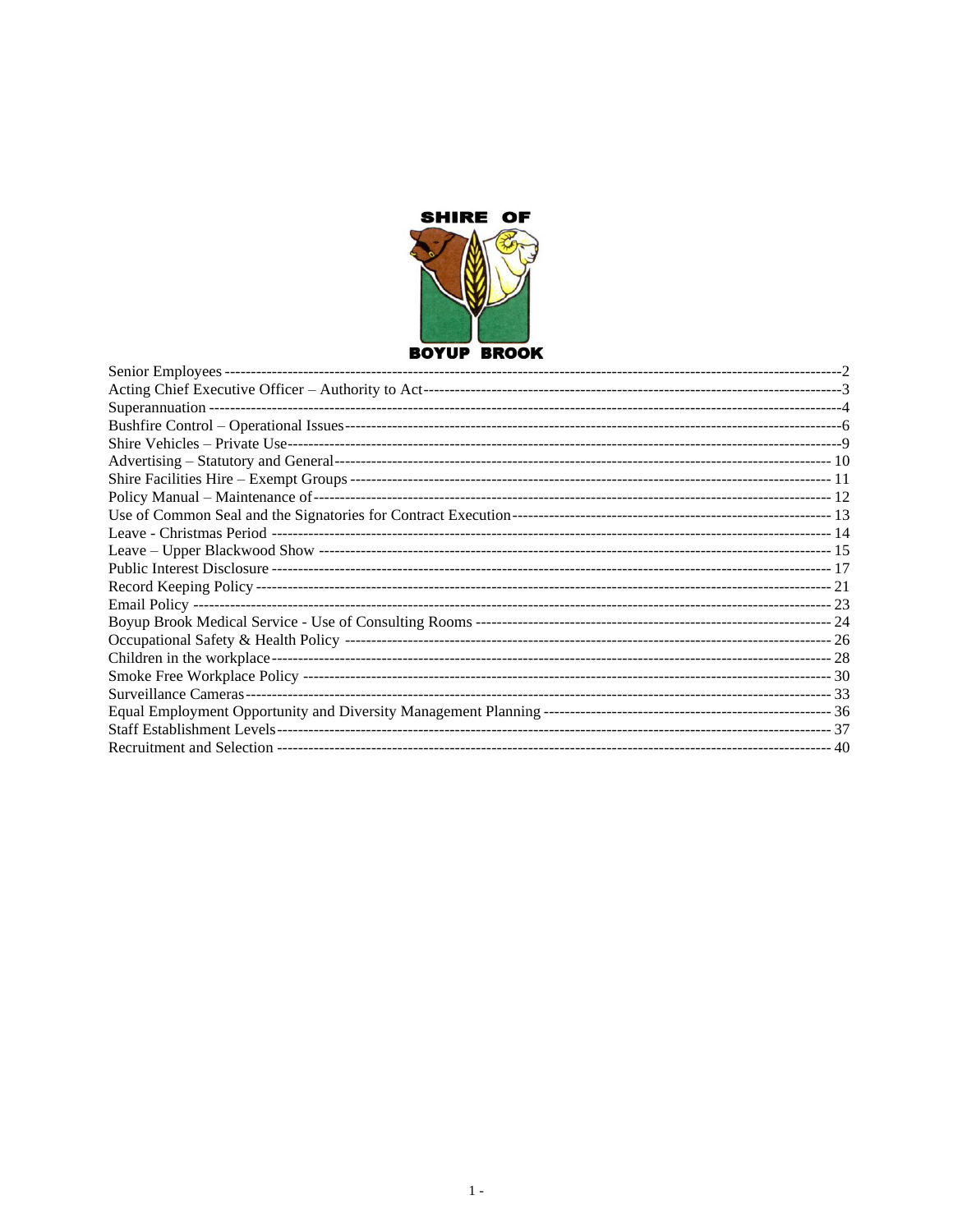To determine Senior employees which includes Director of Corporate Services and Director of Works & Services as required by section 5.37 of the Local Government Act 1995.

#### **Statement**

For the purposes of Section 5.37 of the Local Government Act 1995, the Council designates the position(s) of General Practitioner; Director of Corporate Services; and Director of Works & Services to be "senior employees".

<span id="page-1-0"></span>

| <b>POLICY NO.</b>       | A.01                                                    |
|-------------------------|---------------------------------------------------------|
| <b>POLICY SUBJECT</b>   | <b>Senior Employees</b>                                 |
| <b>ADOPTION DATE</b>    | 17 June 2004,                                           |
| <b>VARIATION DATE</b>   | 21 December 2007, 15 September 2016, 20 September 2018, |
| <b>LAST REVIEW DATE</b> | 18 June 2020                                            |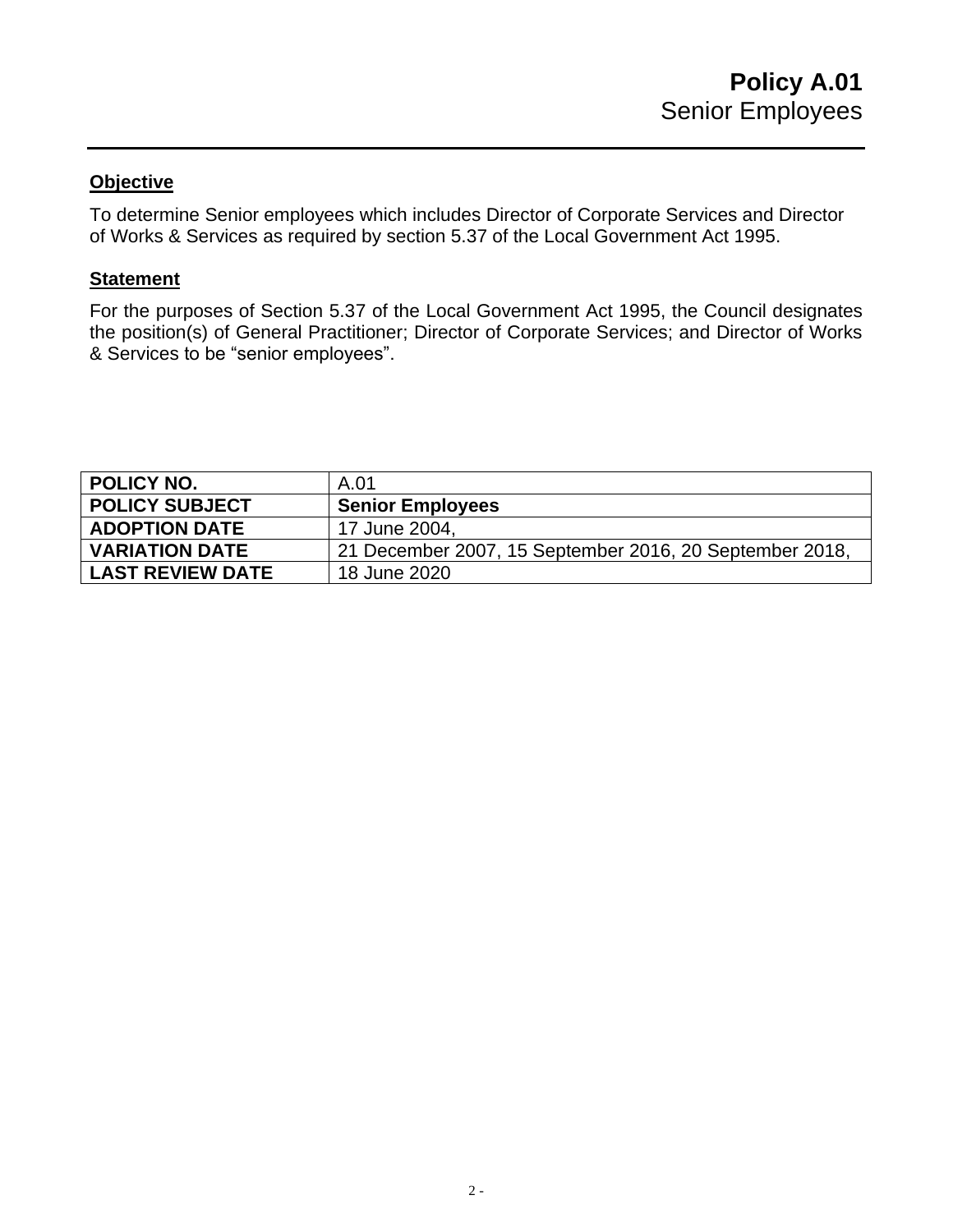To determine which officer will act as CEO when the Chief Executive Officer is absent.

## **Statement**

It is Council policy that the Director of Works and Services act in the capacity of Chief Executive Officer at all times when the Chief Executive Officer is absent for a period in excess of 5 days.

In the event the Director of Works and Services is unable or unwilling to act as the Chief Executive Officer, the Director of Corporate Services act in the capacity of Chief Executive Officer when the Chief Executive Officer is absent for a period in excess of 5 days.

<span id="page-2-0"></span>

| POLICY NO.              | A.02                                              |
|-------------------------|---------------------------------------------------|
| <b>POLICY SUBJECT</b>   | Acting Chief Executive Officer – Authority to Act |
| <b>ADOPTION DATE</b>    | 17 June 2004                                      |
| <b>VARIATION DATE</b>   | 21 December 2007, 25 August 2016                  |
| <b>LAST REVIEW DATE</b> | 18 June 2020                                      |
|                         |                                                   |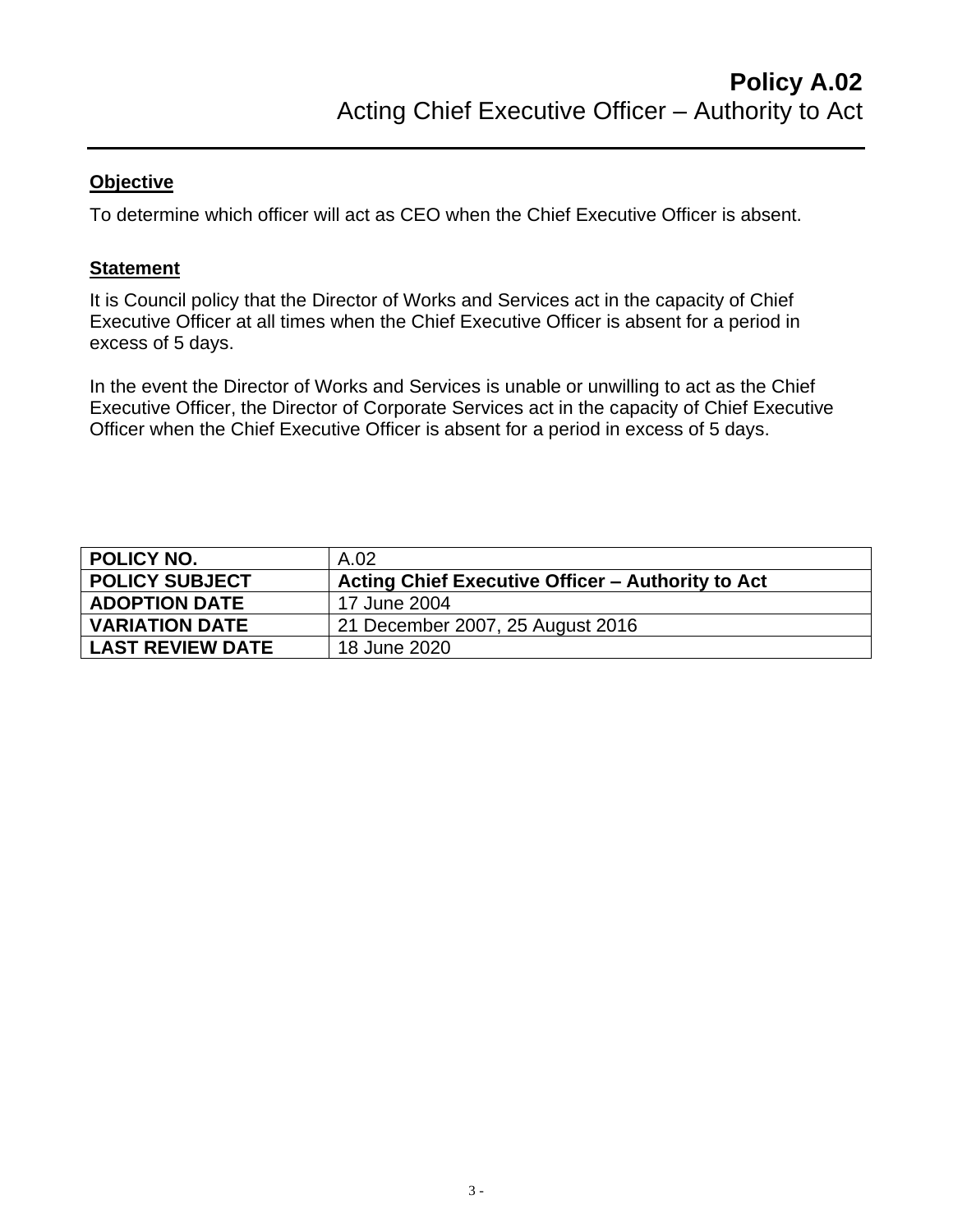To determine the maximum contribution rates for basic superannuation.

## **Statement**

The total superannuation component provided by the Shire is a maximum of 12% of an employee's salary.

<span id="page-3-0"></span>

| <b>POLICY NO</b>        | A.03                  |
|-------------------------|-----------------------|
| <b>POLICY SUBJECT</b>   | <b>Superannuation</b> |
| <b>ADOPTION DATE</b>    | 17 June 2004          |
| <b>VARIATION DATE</b>   | 22 December 2007      |
| <b>LAST REVIEW DATE</b> | 18 June 2020          |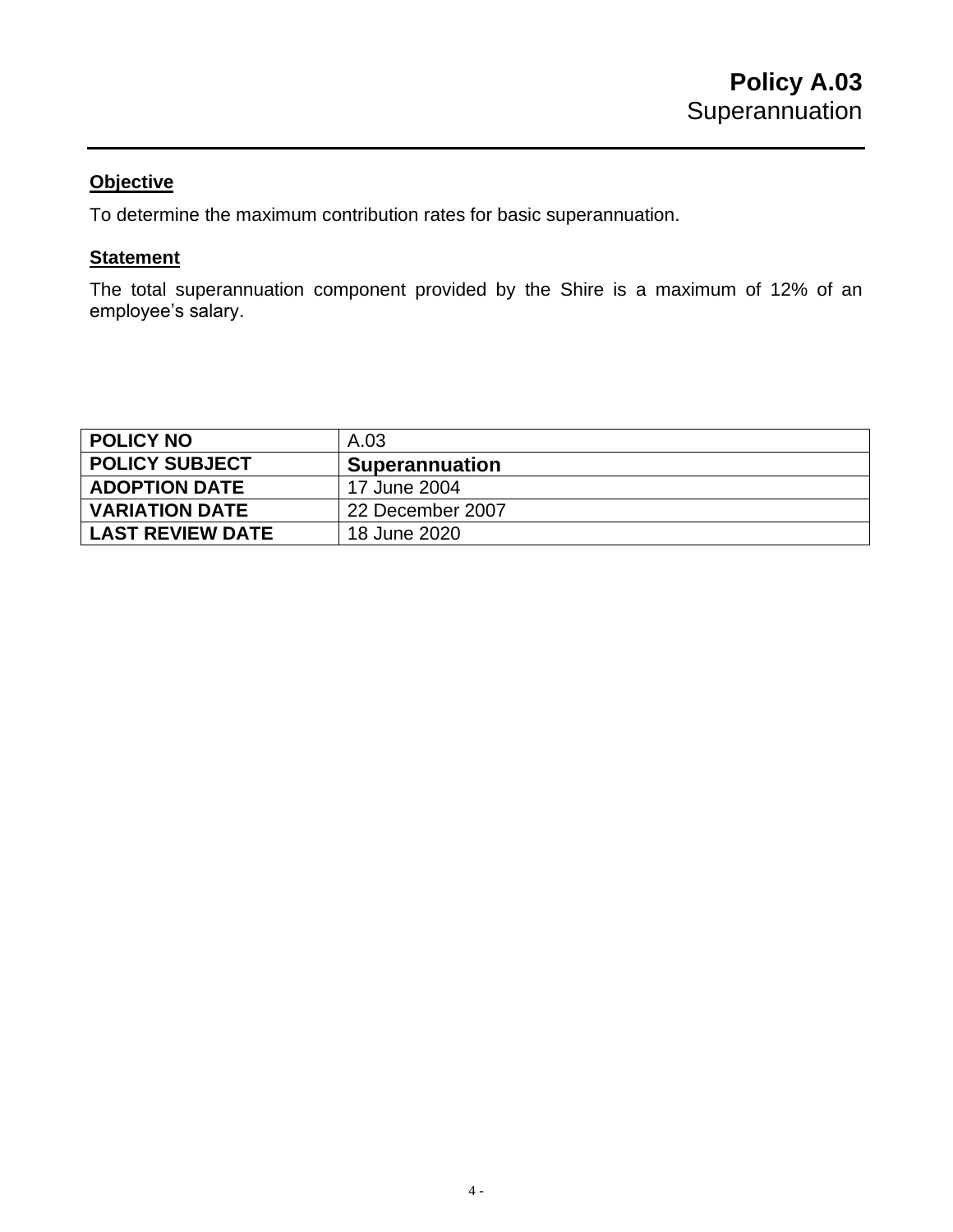To determine procedures and practices relating to bush fire control matters.

## **Statement**

## **It is Council's policy that:-**

A telephone is to be provided in the principal place of residence for both the Chief Bush Fire Control Officer and the Communications Officer. The telephone is to have a silent number and all costs of rental and calls made are to be paid by the Shire;

- an annual aerial firebreak inspection is to be undertaken, followed up with a ground inspection by the Ranger with the date of the inspection determined by the CEO in consultation with the Chief Bush Fire Control Officer;
- the Chief Bushfire Control Officer shall be reimbursed the same rate of reimbursement for use of a private vehicle as Councillors, to a maximum value of \$500 annually;
- a minimum of 10 drums of firefighting foam is to be maintained in stock, funded by the Shire, with the use of the foam being approved by the Chief Bush Fire Control Officer or his deputy;
- subject to approval by the Chief Executive Officer or the Manager of Works and Services, the Chief Bushfire Control Officer is empowered to utilise Shire owned plant and equipment for the purpose of suppressing Bushfires.
- The format of having a Fire Advisory Annual General meeting and Brigades Annual General meeting on the same date be replaced by having a Fire Advisory Annual General meeting in May. This meeting will be open to all Brigade members and will conduct all business of an Annual General meeting. Each Brigade will only be entitled to have two voting delegates at this meeting.
- The Shire is responsible for the maintenance of the Bush Fire Tower, Receiver/Transmitter, base sets operated by the Chief Fire Control Officer, Deputies and Fire Weather Officer. Repairs to any of these items are to be undertaken at Shire cost following an assessment by the Communications Officer. All other sets are to be maintained by the brigades or individual owners;
- Prosecutions and infringements for firebreak contraventions are to be instigated by the CEO or his delegated officer.
- No track chaining will be permitted during prohibited burning times and on harvest ban days.
- Where there is any conflict between this policy and the Bushfire Brigade Local Laws, the local law shall apply.
- Council shall make every endeavour to, where possible, keep all incidents under the control of local volunteers and staff.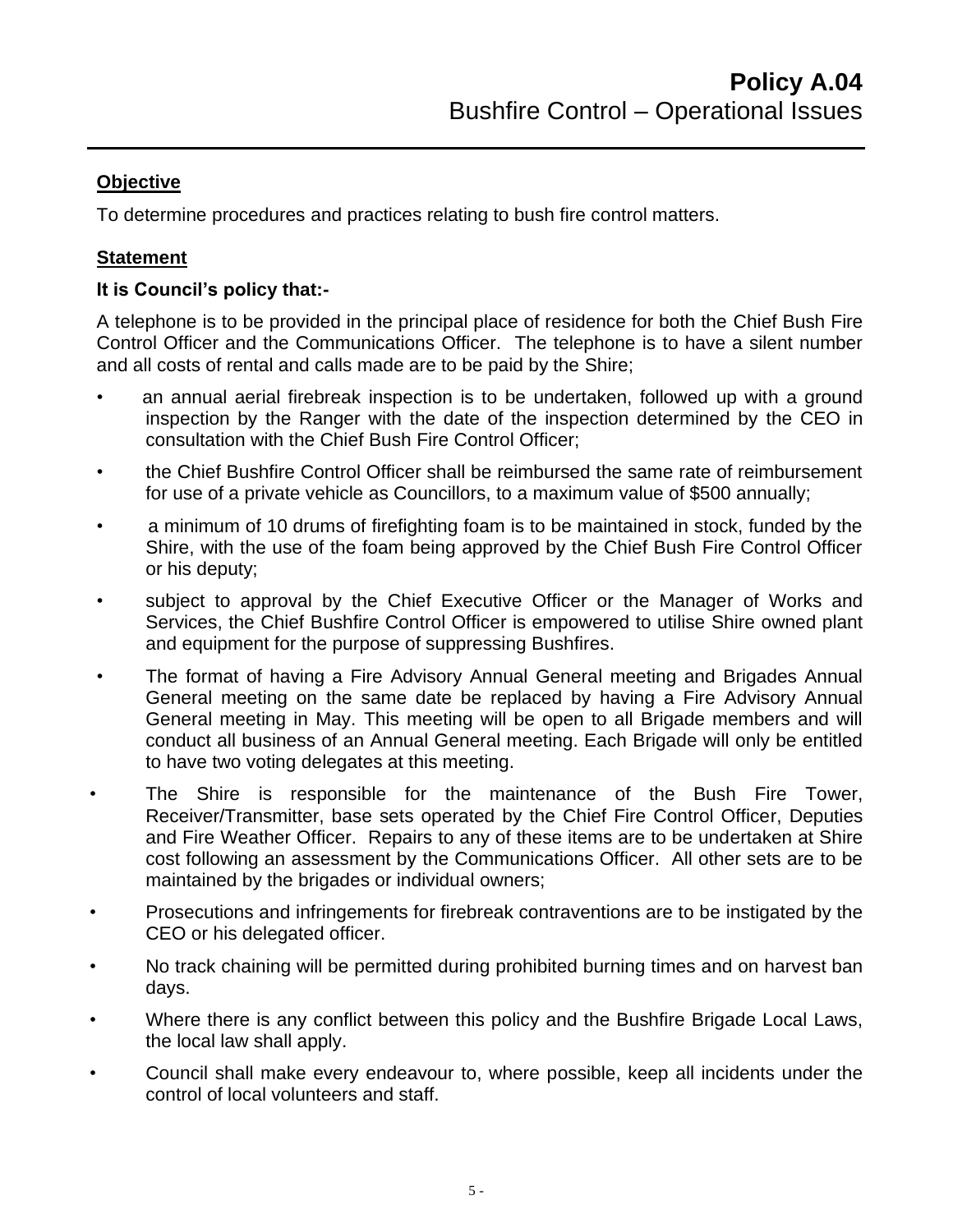<span id="page-5-0"></span>

| <b>POLICY NO.</b>     | A. 04                                        |
|-----------------------|----------------------------------------------|
| <b>POLICY SUBJECT</b> | <b>Bushfire Control – Operational Issues</b> |
| <b>ADOPTION DATE</b>  | 17 June 2004                                 |
| <b>VARIATION DATE</b> | 17 November 2016                             |
| <b>REVIEW DATE</b>    | 18 June 2020                                 |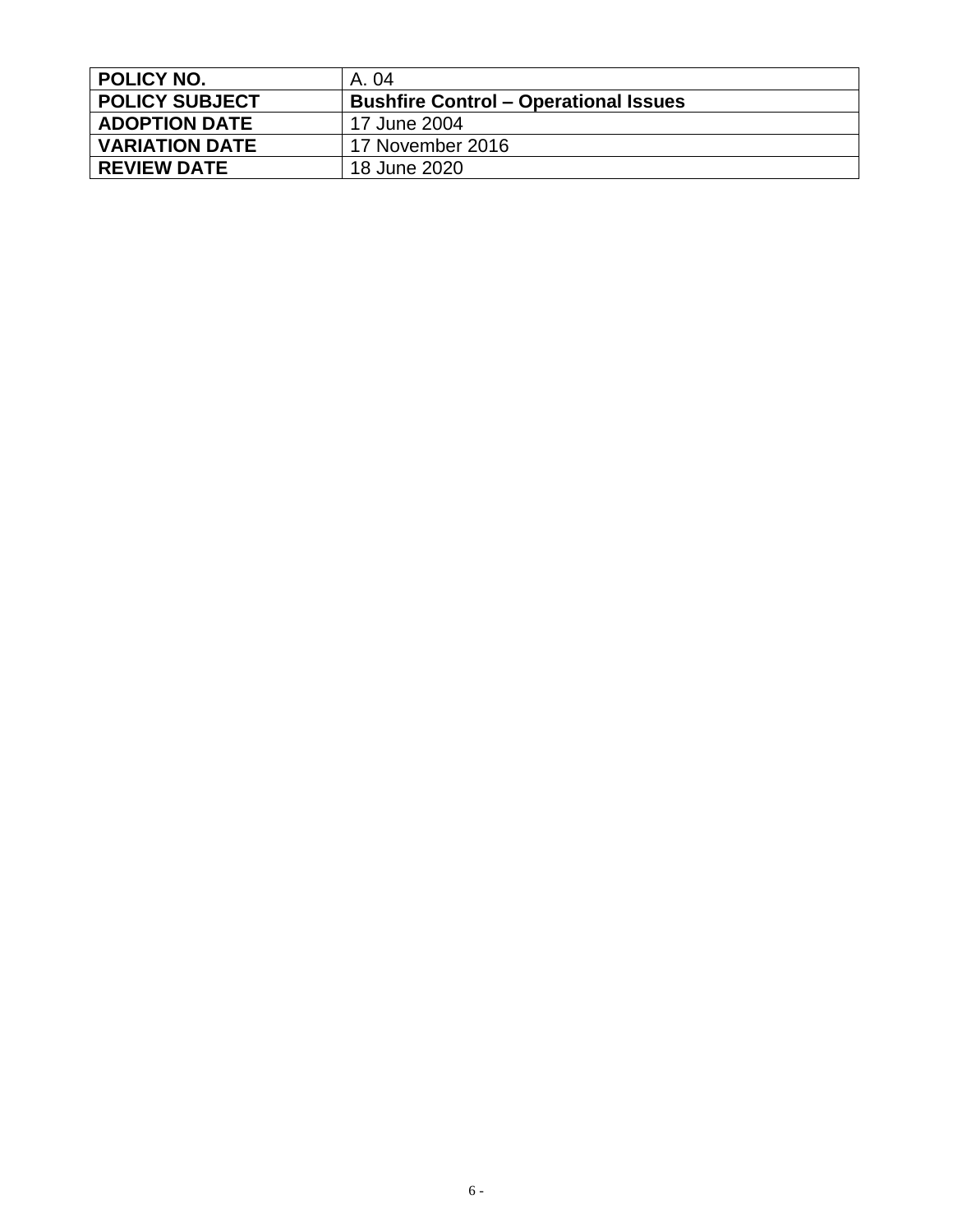## **Policy**

On the recommendation of the Chief Executive Officer, in consultation with the Shire President, the Local Government may provide private use of vehicles for employees and therefore the Local Government has adopted the following policies to outline the employee's responsibilities.

## **Objective**

This policy is designed to provide clear guidelines for employees with respect to private use of Local Government vehicles.

## **Procedure**

Private use of the Local Government vehicles is restricted to the State of Western Australia.

#### Designated Driver

Vehicles shall only be driven for private use by a driver who-

- $\triangleright$  Has been assigned the vehicle as part of their duties and/or conditions of employment;
- ➢ Holds an appropriate licence;
- $\triangleright$  Has private use of the vehicle in accordance with this policy; and
- $\triangleright$  Is responsible for the care and management of the vehicle

#### Authorised Drivers

The following persons holding an appropriate driving licence shall be authorised drivers of any Local Government vehicle available for private use:

Any Councillor or Employee other than the Designated Driver on Local Government business and acting with the prior knowledge of the CEO-

- $\triangleright$  Any other person authorised in writing by the CEO; or
- $\triangleright$  Any other person provided a Designated Driver is physically present in the vehicle.

#### Standard of Vehicles

It shall be by agreement between the Chief Executive Officer and the employee concerned, what type of vehicle is suitable for the employee's private use having regard to:

- $\triangleright$  The needs of the employee;
- $\triangleright$  What type of vehicle is more suitable to the work being performed during business hours by the employee;
- $\triangleright$  The operational costs associated with purchasing and maintaining the vehicle;
- ➢ Road and driving conditions or any other health or safety needs of the employee; and
- $\triangleright$  Individual physical requirements or needs of the employee/s.

#### Contribution by Drivers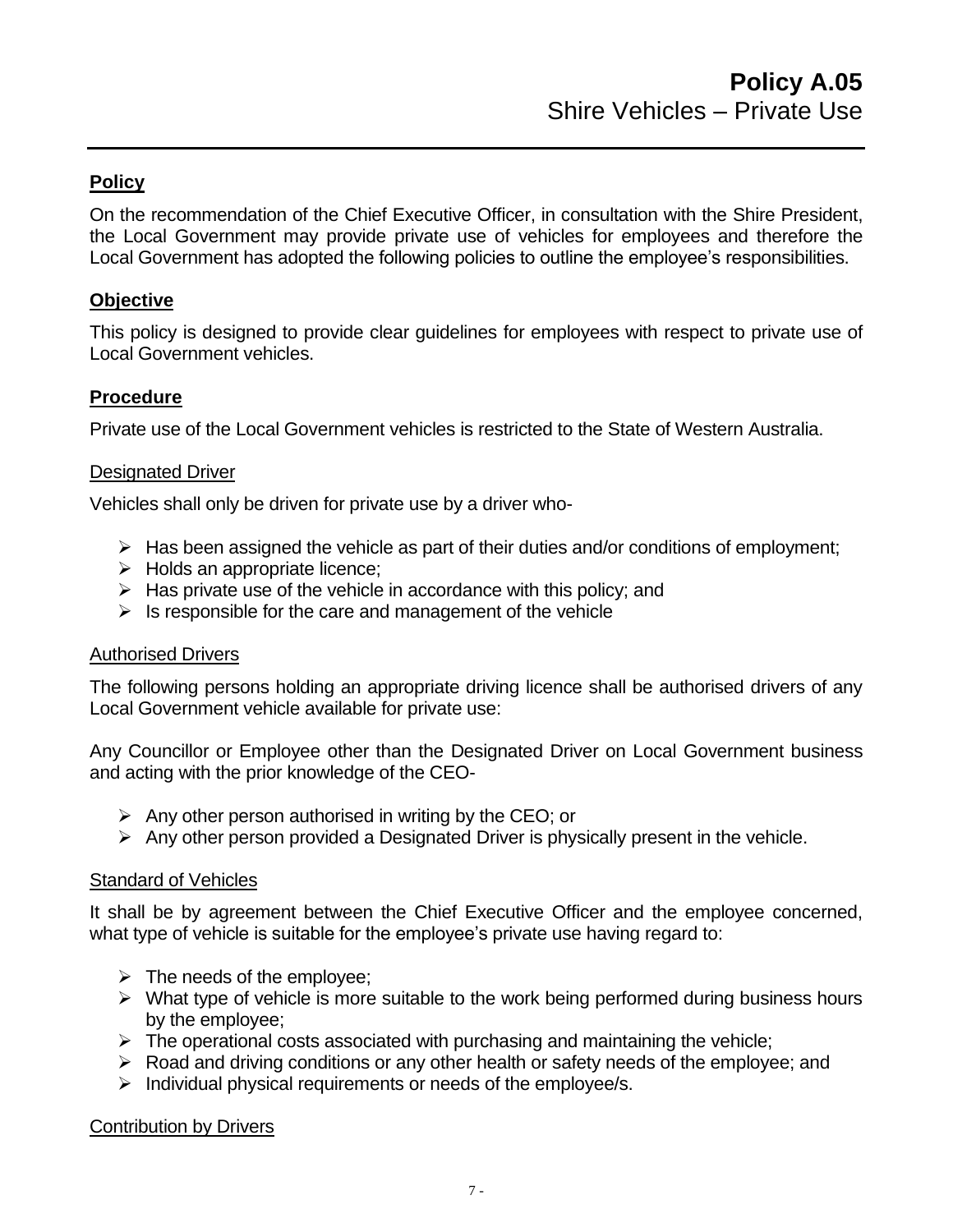On the recommendation of the Chief Executive Officer, in consultation with the Shire President, after having regard to the needs of the Local Government and associated costs, whether or not the employee is able to retain the use of the vehicle during periods of absence from work including paid or unpaid leave.

The designated driver will be responsible for operating costs during periods of authorised leave.

#### *General Conditions*

A vehicle used for private use must be made available for use for Local Government purposes during normal business hours, and for Councillors' use for Local Government purposes at any time by prior arrangement with the Chief Executive Officer.

Drivers and passengers are not permitted to smoke within a Local Government vehicle at any time and it is the responsibility of the driver to ensure that no occupant smokes whilst in the vehicle.

No animals to be allowed in the vehicle at any time.

No person is allowed to operate a motor vehicle whilst over the legal alcohol limit or whilst under the influence of drugs before, during or after normal working hours

The vehicle shall be operated in a reasonable manner in accordance with all relevant acts, regulations and Local Government policies. All drivers are financially responsible for any fines or infringements received during the operating of a vehicle during business hours or private use.

The Local Government shall be financially responsible for the maintenance of the vehicle but it is the responsibility of the driver to ensure that the vehicle has sufficient oil and water in between scheduled servicing.

Where the vehicle has been fitted with a first aid kit, it is the responsibility of the driver to ensure that the kit is adequately stocked at all times or replacement stock is ordered when used.

Drivers shall comply with the following conditions with respect to the vehicle in their care:

- ➢ Arrange for scheduled servicing when necessary in accordance with the warrant requirements;
- $\triangleright$  Clean and vacuum the vehicle as often as required;
- ➢ Drive it responsibly and legally, observing all rules and regulations;
- $\triangleright$  Secure it when parked in public places;
- $\triangleright$  Examine the vehicle prior to use for damage, operation of lights and signalling lights;
- $\triangleright$  Report all accidents immediately; and
- $\triangleright$  Avoid damage caused by unsealed roads.

The usage of the Local Government vehicles for private use is a privilege and not an automatic or established right.

Failure to comply with any of these conditions of this policy may result in the withdrawal of private use.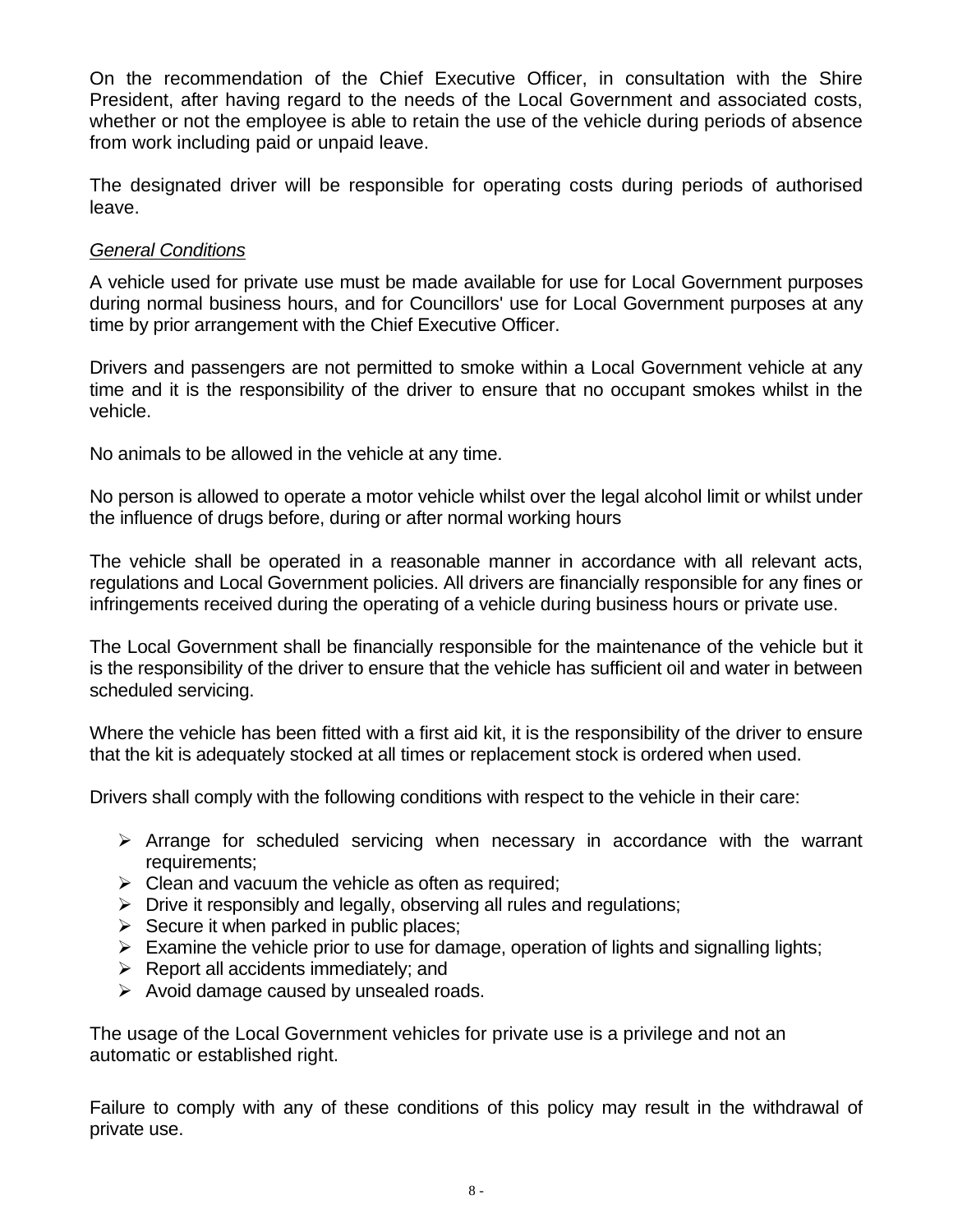## **Variation to Policy**

This policy may be varied or cancelled at any time at the discretion of Council.

All employees will be notified by the normal correspondence method of any variation to this policy.

It is the responsibility of all employees to read this policy prior to using Local Government vehicles.

Contracts of employment which are current when this policy was adopted on 19 October 2006 will take precedence for the term of the contract.

<span id="page-8-0"></span>

| <b>POLICY NO.</b>     | A.05                                |
|-----------------------|-------------------------------------|
| <b>POLICY SUBJECT</b> | <b>Shire Vehicles - Private Use</b> |
| <b>ADOPTION DATE</b>  | 17 June 2004                        |
| <b>VARIATION DATE</b> | 19 October 2006                     |
| <b>REVIEW DATE</b>    | 18 June 2020                        |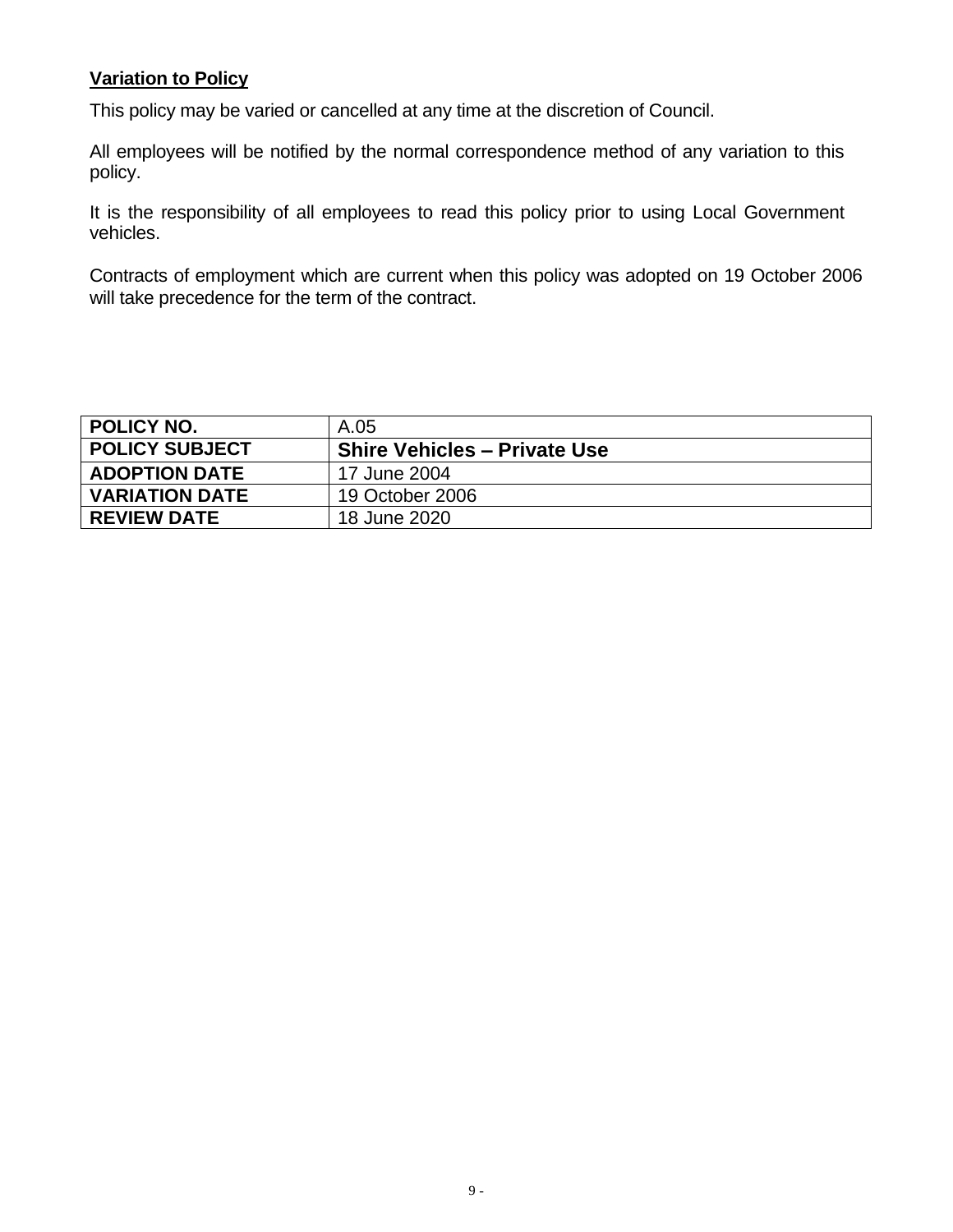To specify the procedures for the placement of advertising.

#### **Statement**

It is the policy of Council that Local Public Notice advertisements are to be placed in the Boyup Gazette.

Statewide Public Notice advertisements are to be placed in the West Australian Newspaper.

The Chief Executive Officer is empowered to approve Council advertisements being placed in other periodicals if considered appropriate.

<span id="page-9-0"></span>

| <b>POLICY NO.</b>     | A.06                                |
|-----------------------|-------------------------------------|
| <b>POLICY SUBJECT</b> | Advertising – Statutory and General |
| <b>ADOPTION DATE</b>  | 17 June 2004                        |
| <b>REVIEW DATE</b>    | 18 June 2020                        |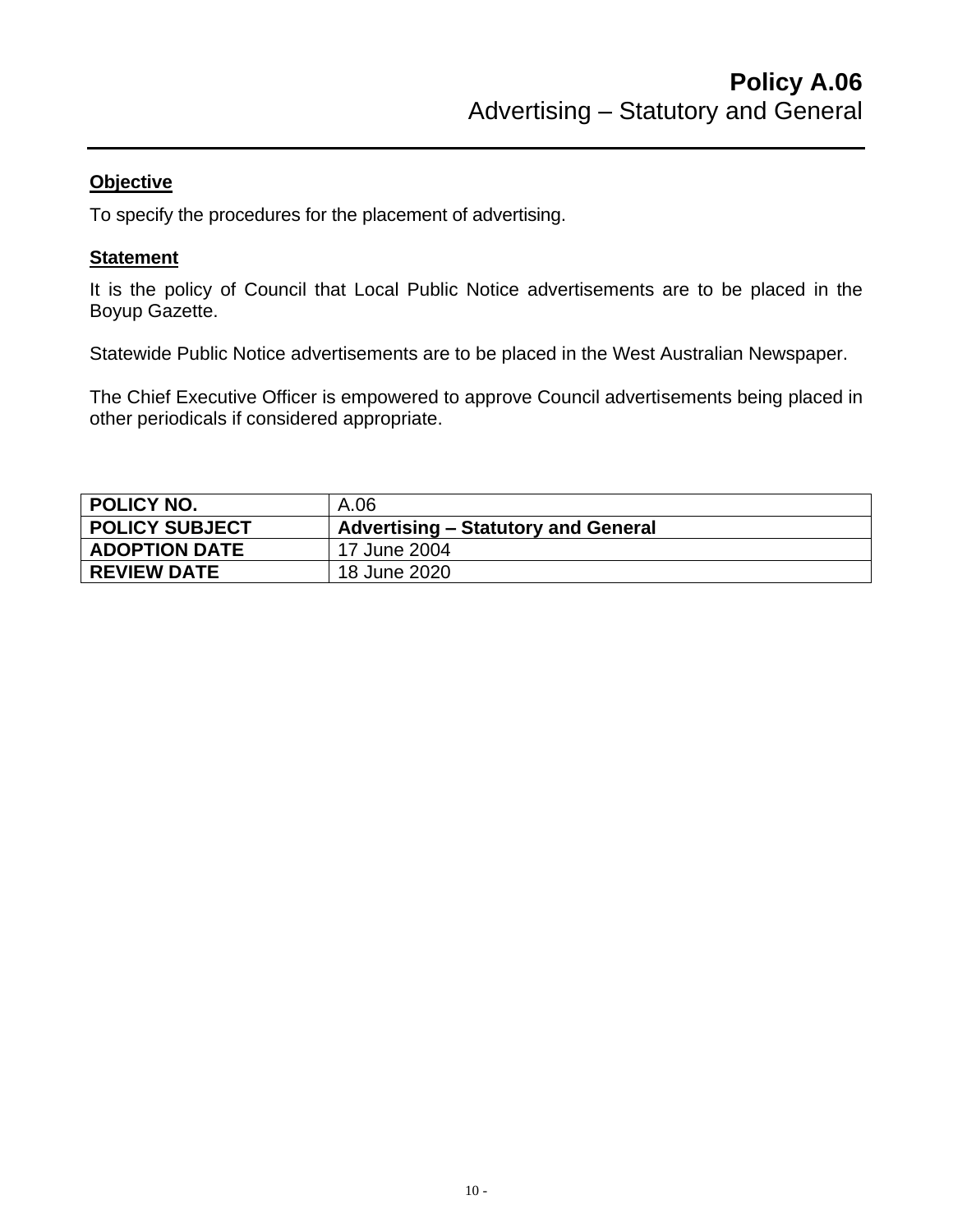To indicate those organisations that the Council will exempt from being charged hire fees without the need for a donation/sponsorship application.

#### **Statement**

Fees for the use of the facilities and equipment are to be charged in accordance with the fees adopted by the Council annually.

The Council will exempt Town Hall hire fees for-

- Anzac Day services
- Remembrance Day services
- Sandakan Memorial services
- community groups rehearsing in the Town Hall for one-off events (whether for fundraising purposes or not) on condition that they rehearse for no more than three (3) hours per session per week and a maximum of one (1) event per year.

The Council will exempt Flax Mill hire fees for-

• Lions Auctions held in the 'grain shed' (2 months' notice is required - booked accommodation in this area takes precedence over any auction).'

<span id="page-10-0"></span>

| <b>POLICY NO.</b>       | A.07                                         |
|-------------------------|----------------------------------------------|
| <b>POLICY SUBJECT</b>   | <b>Shire Facilities Hire – Exempt Groups</b> |
| <b>ADOPTION DATE</b>    | 17 June 2004                                 |
| <b>LAST REVIEW DATE</b> | 18 June 2020                                 |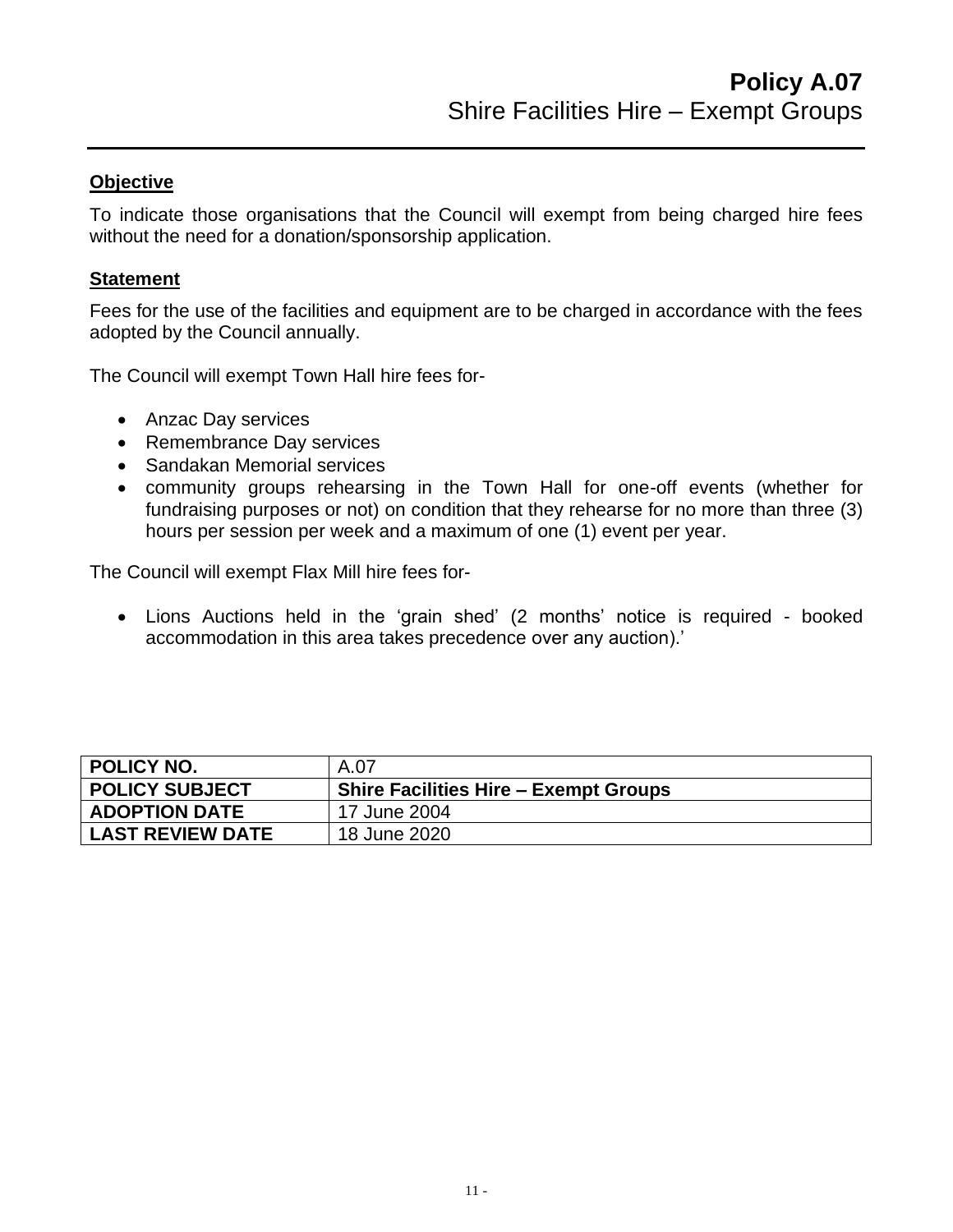To determine the manner in which the policy manual is to be maintained.

## **Statement**

A Policy Manual be kept and updated annually.

It is the policy of the Boyup Brook Shire Council to maintain a manual recording of the various policies of the Council.

Policies are to relate to issues of an on-going nature; policy decisions on single issues are not to be recorded in the manual.

The objectives of the Council's Policy Manual are to:

- 1. provide Council with a formal written record of all policy decisions;
- 2. provide the staff with precise guidelines in which to act in accordance with Council's wishes;
- 3. enable the staff to act promptly in accordance with Council's requirements, but without continual reference to Council;
- 4. enable Councillors to adequately handle enquiries from electors without undue reference to the staff or the Council;
- 5. enable Council to maintain a continual review of Council policy decisions and to ensure they are in keeping with community expectations, current trends and circumstances;
- 6. enable stakeholders to obtain immediate advice on matters of Council Policy.

The Policy Manual will be maintained in a loose-leaf binder and updated as and when a policy is varied by the Council.

A copy of the Policy Manual, together with details of variations as they occur, shall be distributed to all Councillors and appropriate staff.

Changes to Council Policy shall be made only by Council resolution.

<span id="page-11-0"></span>

| <b>POLICY NO.</b>       | A.08                                  |
|-------------------------|---------------------------------------|
| <b>POLICY SUBJECT</b>   | <b>Policy Manual – Maintenance of</b> |
| <b>ADOPTION DATE</b>    | 17 June 2004                          |
| <b>VARIATION DATE</b>   | 21 December 2007                      |
| <b>LAST REVIEW DATE</b> | 18 June 2020                          |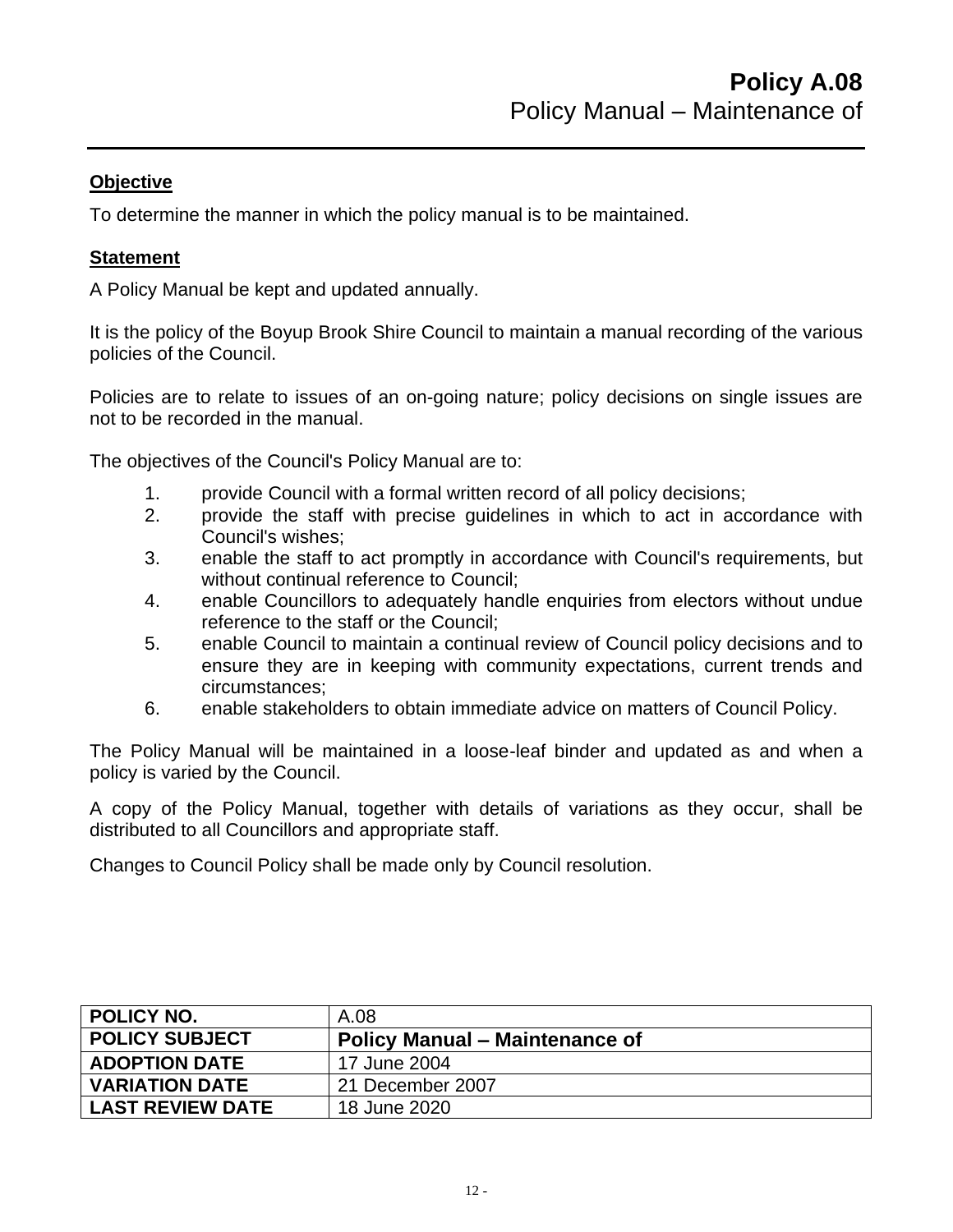To set out the procedures to be followed when there is a requirement to use the common seal.

#### **Statement**

The following applies to the use of the common seal and signatures when a document requires this method of completion: -

- 1. is to be used only when Council has previously authorised the action contained within the document being signed;
- 2. be affixed in the presence of the Shire President and Chief Executive Officer.

The document is to be completed in the following manner: -

*The common seal of Shire of Boyup Brook was hereunto affixed and signed by the authority of a resolution of the Council in the presence of:*

Shire President

\_\_\_\_\_\_\_\_\_\_\_\_\_\_\_\_\_\_\_ Chief Executive Officer

\_\_\_\_\_\_\_\_\_\_\_\_\_\_\_\_\_\_\_

<span id="page-12-0"></span>

| POLICY NO.              | A.09                                                |
|-------------------------|-----------------------------------------------------|
| <b>POLICY SUBJECT</b>   | Use of Common Seal and the Signatories for Contract |
|                         | <b>Execution</b>                                    |
| <b>ADOPTION DATE</b>    | 17 June 2004                                        |
| <b>VARIATION DATE</b>   | 22 December 2007                                    |
| <b>LAST REVIEW DATE</b> | 18 June 2020                                        |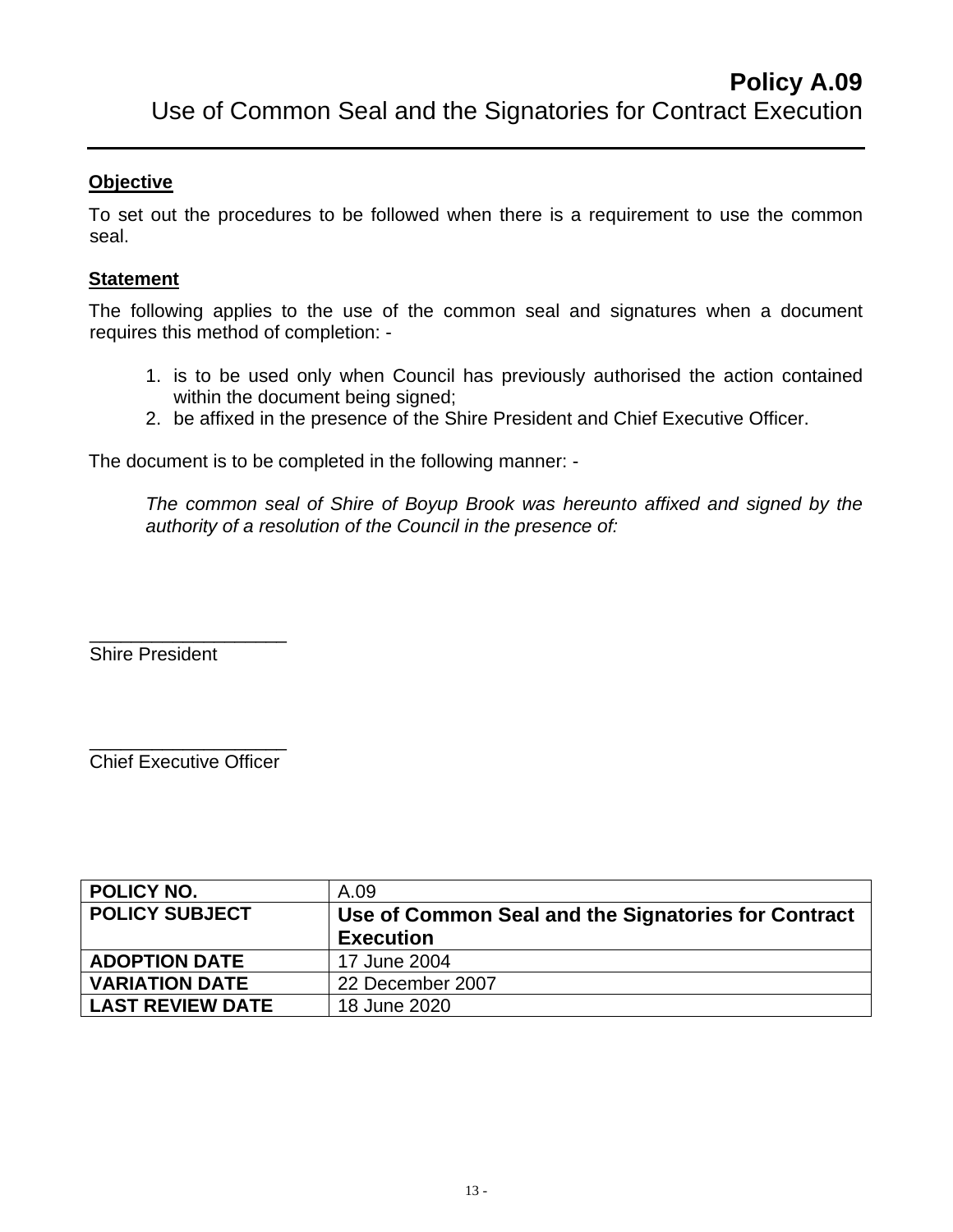To determine the period for which the Administrative Office and Depot operations may be substantially closed during the festive period, in recognition of the disruption to efficient operations which occurs during the festive period.

#### **Statement**

The Administrative Office and Depot operations may be substantially closed at the discretion of the CEO for the period immediately prior to Christmas Day until after New Year's Day subject to:

- leave is to be deducted from accrued leave entitlements (with the exception of appropriate Award public holiday provisions);
- notice of the closure period being displayed at the Administration Office, in the Boyup Gazette and recorded on the telephone messaging system at least one month prior to the closure occurring.

The administration office shall be closed for a maximum of four (4) working days, excluding public holidays, over this period.

Shire depot staff shall have a maximum of eight (8) working days, excluding public holidays, off over this period. This is subject to a skeleton crew of at least two (2) staff members working for at least five (5) of the working days.

The EBA roster system still applies.

<span id="page-13-0"></span>

| POLICY NO.              | A.10                            |
|-------------------------|---------------------------------|
| <b>POLICY SUBJECT</b>   | <b>Leave - Christmas Period</b> |
| <b>ADOPTION DATE</b>    | 17 June 2004                    |
| <b>LAST REVIEW DATE</b> | 18 June 2020                    |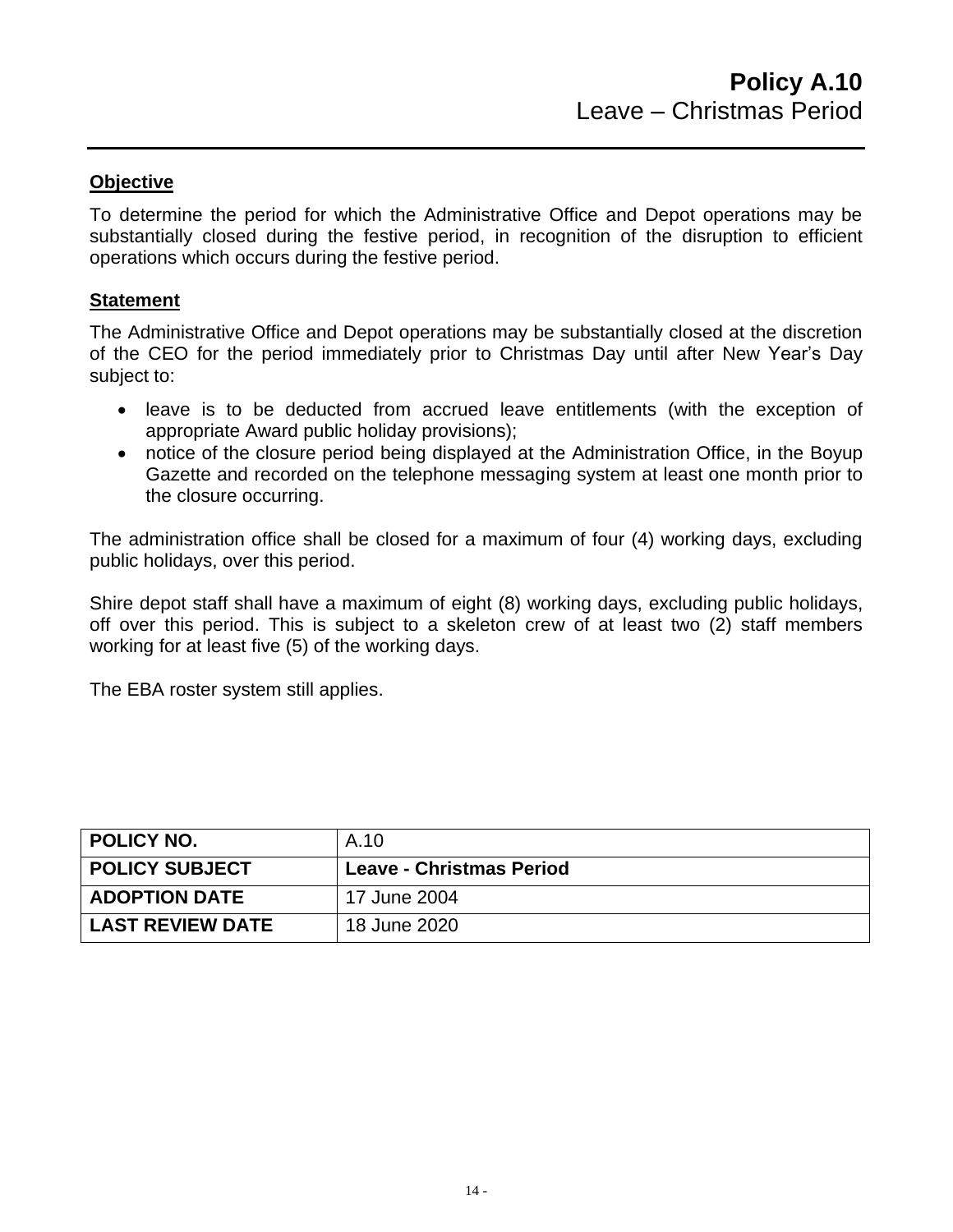## **Preamble**

The responsibility for good governance including proper control and operation of a local government's affairs, the allocation of resources and determination of policies rests with Council. Proper policies and procedures provide for the smooth running of the organisation, whilst providing for the stewardship function of the public moneys under the control of the local government (Western Australian Local Government Accounting Manual).

The *Local Government Act 1995* (the Act) identifies the role of Council to include:

- *2.7 Role of council*
- (2) Without limiting subsection (1), the council is to- (a) oversee the allocation of the local government's finances and resources;
	- and (b) determine the local government's policies.

With Council's role focused on the broader governance and financial responsibilities, the Chief Executive Officer (CEO) has substantial operational responsibility to ensure that human resource and finance matters are handled effectively and efficiently.

#### **Objective**

To determine the extent of leave permitted to be granted to staff to facilitate attendance at the annual Upper Blackwood Agricultural Show which is held on the first Tuesday in November each year.

#### **Statement**

In recognition of local significance of the annual Upper Blackwood Agricultural Show, employees may choose to take a Personal Day Off or a Rostered Day Off to attend the event.

The Shire office shall remain open to the public on the day of the event.

The Chief Executive Officer shall ensure that a minimum number of office staff is present.

<span id="page-14-0"></span>

| <b>POLICY NO.</b>       | A.11                         |
|-------------------------|------------------------------|
| <b>POLICY SUBJECT</b>   | Leave – Upper Blackwood Show |
| <b>ADOPTION DATE</b>    | 17 June 2004                 |
| <b>VARIATION DATE</b>   | 17 November 2016             |
| <b>LAST REVIEW DATE</b> | 18 June 2020                 |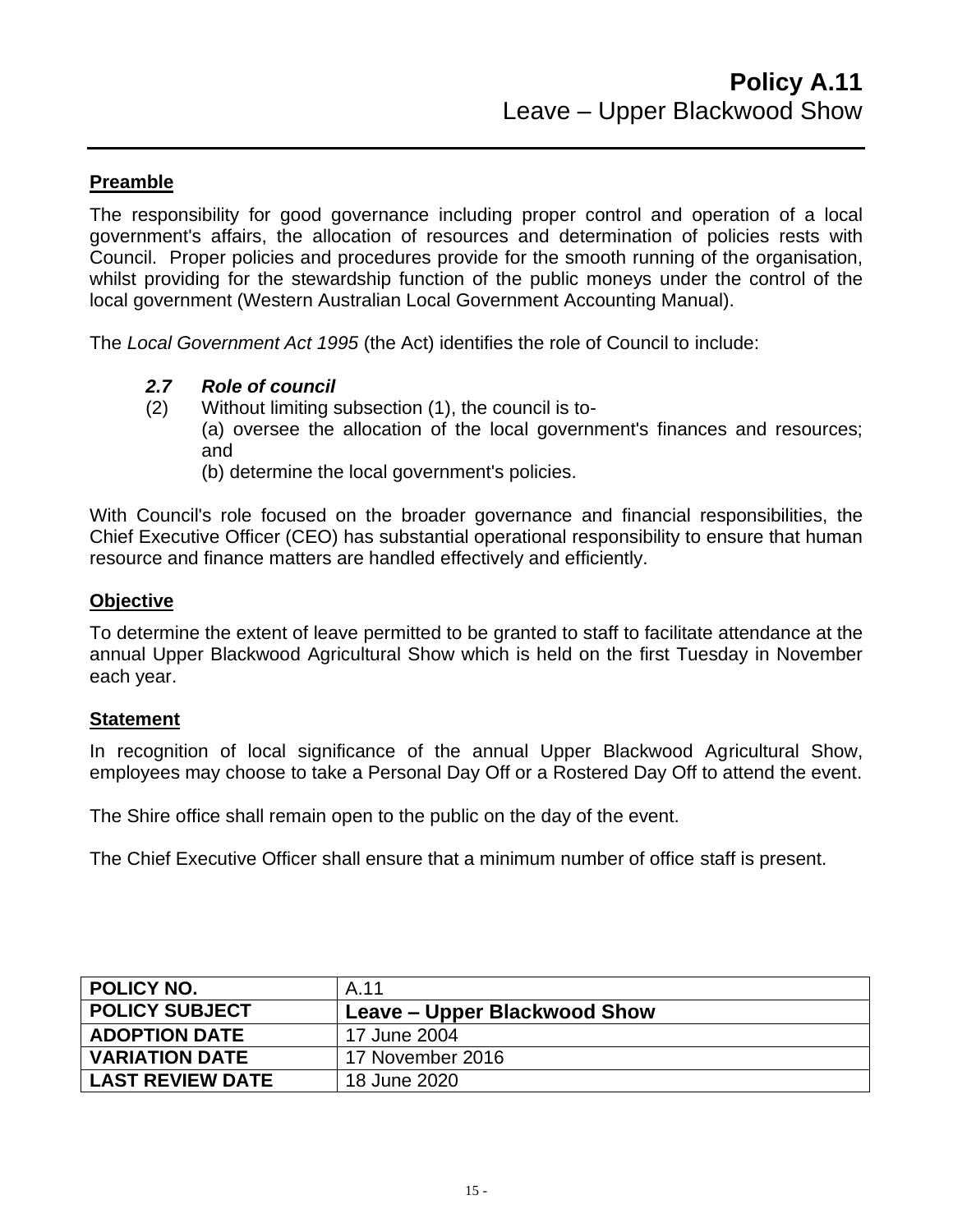To provide procedures for the compliance with Public Interest Disclosure legislation.

## **Statement**

## **Support for Staff who make Public Interest Disclosures**

The Shire of Boyup Brook does not tolerate corrupt or other improper conduct, including mismanagement of public resources, in the exercise of the public functions of the Shire of Boyup Brook and its Councillors, employees and contractors.

The Shire of Boyup Brook is committed to the aims and objectives of the Public Interest Disclosure Act 2003. It recognises the value and importance of contributions of staff to enhance administrative and management practices and strongly supports disclosures being made as to corrupt or other improper conduct.

The Shire of Boyup Brook will take all reasonable steps to provide protection to those who make such disclosures from any detrimental action in reprisal for making a public interest disclosure.

The Shire of Boyup Brook does not tolerate any of its Councillors, employees or contractors engaging in acts of victimisation or reprisal against those who make public interest disclosures.

## **Purpose of this Policy**

The internal procedures providing the manner in which the Shire of Boyup Brook will comply with its obligations that are based on the Office of the Public Interest Disclosure Act 2003 'Guidelines on Internal Procedures' published by the Public Sector Standards Commissioner. They provide for the manner in which:

- Disclosure of public interest information shall be made to the Public Interest Disclosure Officer (PID Officer).
- The PID Officer shall investigate the information disclosed or cause that information to be investigated.
- The PID Officer may take action following the completion of the investigation.
- The PID Officer shall report to the informant as to the progress and outcome of that investigation and the action taken as a consequence.
- The confidentiality of the informant, and any person who maybe the subject of a public interest disclosure, shall be maintained.
- Records as to public interest disclosure shall be maintained and reporting obligations complied with.

## *Designation of Public Interest Disclosure (PID) Officer*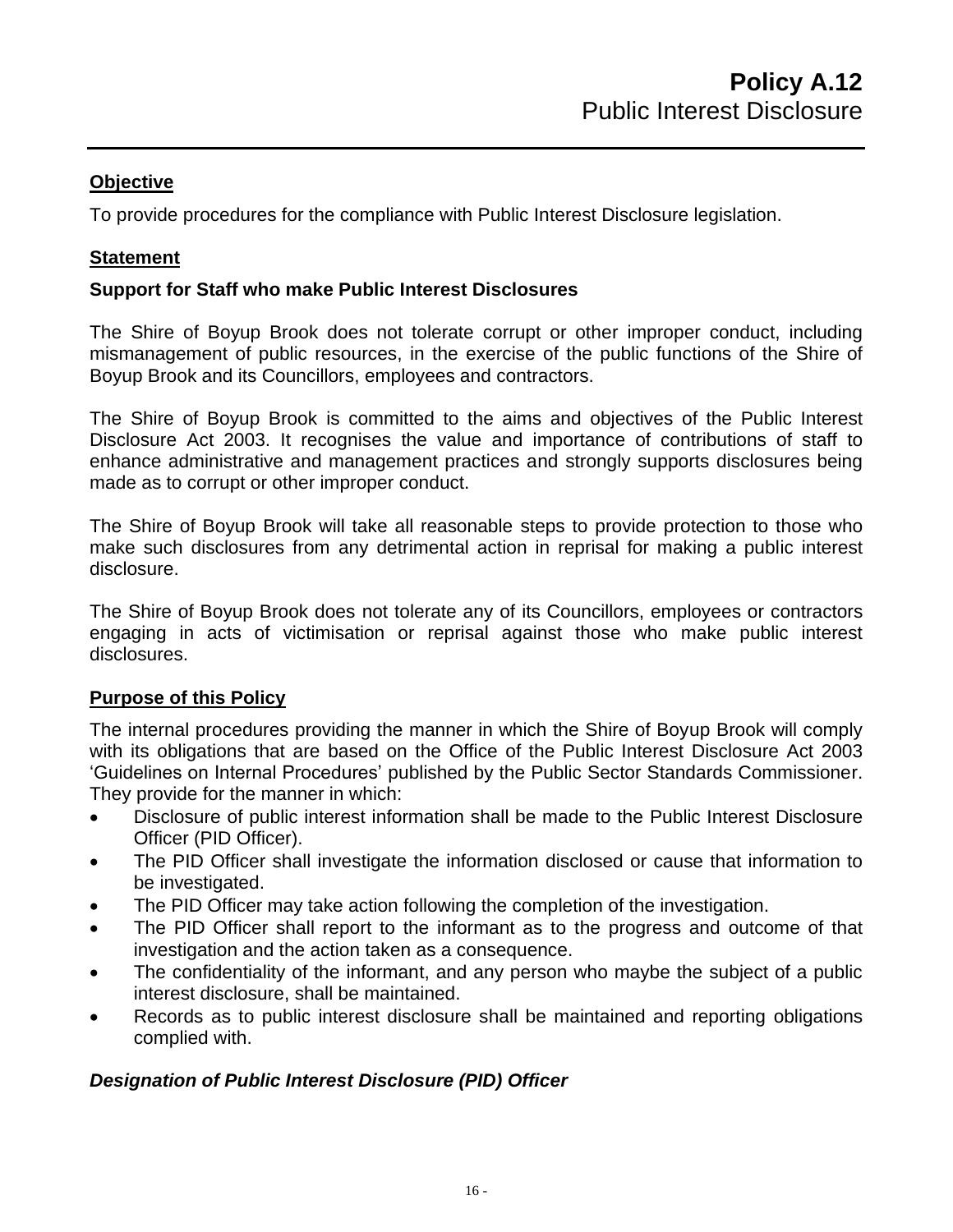The person from time to time holding or acting in the position of Chief Executive Officer is designated as the Public Interest Disclosure Officer, or PID Officer, of the Shire of Boyup Brook.

The PID Officer is responsible for receiving disclosure of public interest information relating to matters falling within the sphere of the responsibility of the Shire of Boyup Brook.

<span id="page-16-0"></span>

| <b>POLICY NO.</b>       | A.12                              |
|-------------------------|-----------------------------------|
| <b>POLICY SUBJECT</b>   | <b>Public Interest Disclosure</b> |
| <b>ADOPTION DATE</b>    | 17 June 2004                      |
| <b>LAST REVIEW DATE</b> | 18 June 2020                      |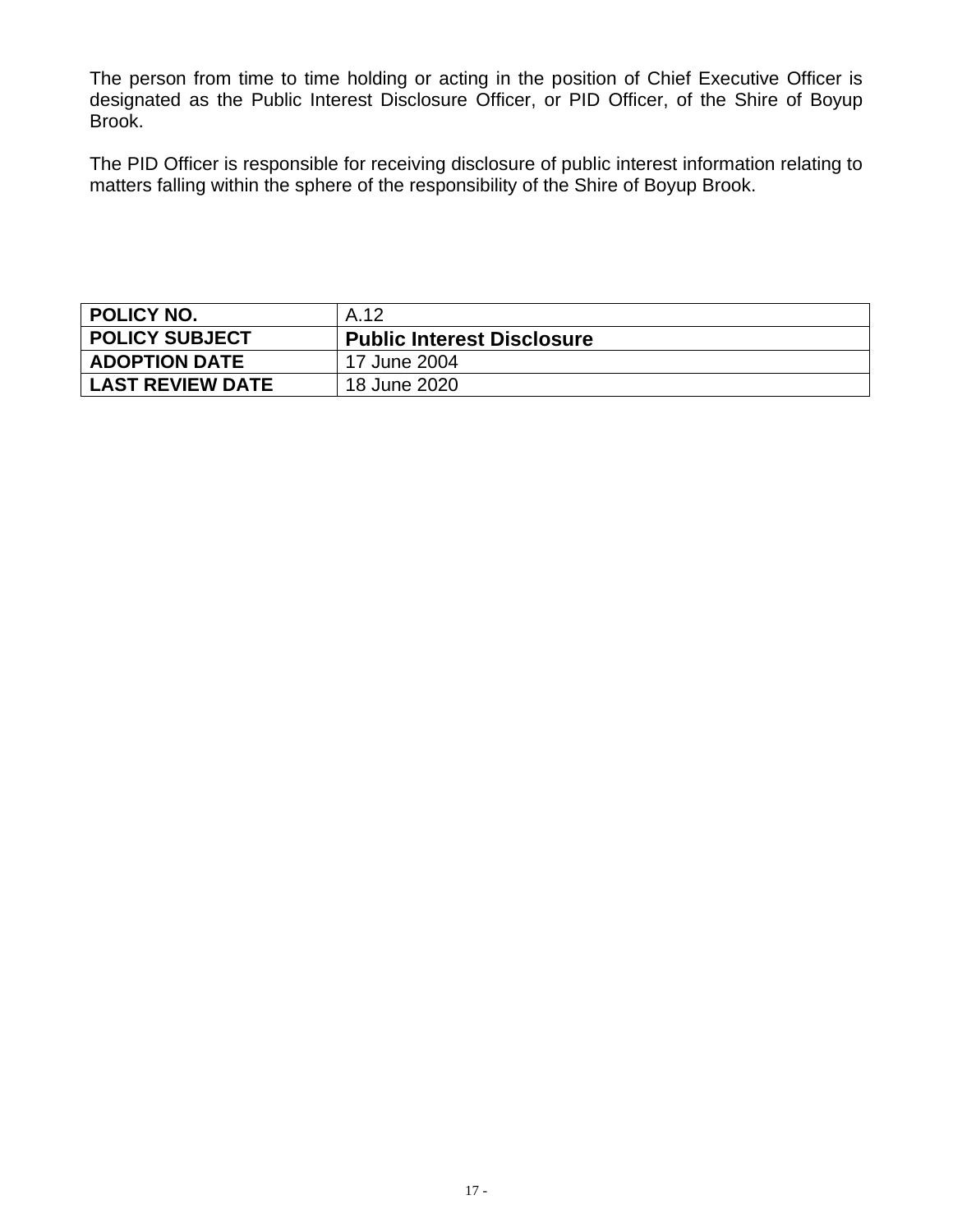To ensure all formats of records are captured and controlled in accordance with relevant legislation, standards, principles and procedures. The outcome is accurate and accessible records with continuing administration, legal and historical value.

#### **Statement**

#### *MEANS OF IMPLEMENTATION*

The Records Management function will investigate, recommend and implement the most suitable and affordable technology to provide an efficient, modern and effective means of recording, accessing, storing, reporting and disposing of business information. Software should effectively manage all records of the Shire in all forms, provide for Electronic Document Management and Work flow and the seamless integration of information for enquiry purposes.

Its actions are intended to achieve the following:

- To improve the availability of, and access to, information across the Shire and provide reliable and efficient retrieval of records (both physical and electronic).
- To train staff in the creation, access and preservation of full and accurate business records.

#### To support these principles:

An integrated paper and electronic system which is based on a reducing level of paper records and an increasing level of electronic records.

A devolved level of responsibility to all staff to generate accurate and usable business records and to ensure they carry out necessary records management responsibilities in managing records they create.

Document management being carried out at every personal computer.

The concept of a single copy being enforced.

The concept of the single entry of data being applied.

Information being accessible to all staff, simultaneously and at all times (security considerations considered).

Information being readily available which shows the current status of outstanding correspondence and identifies what action is being taken and by whom.

The provision of automated and one off recording of electronic documents regardless of format.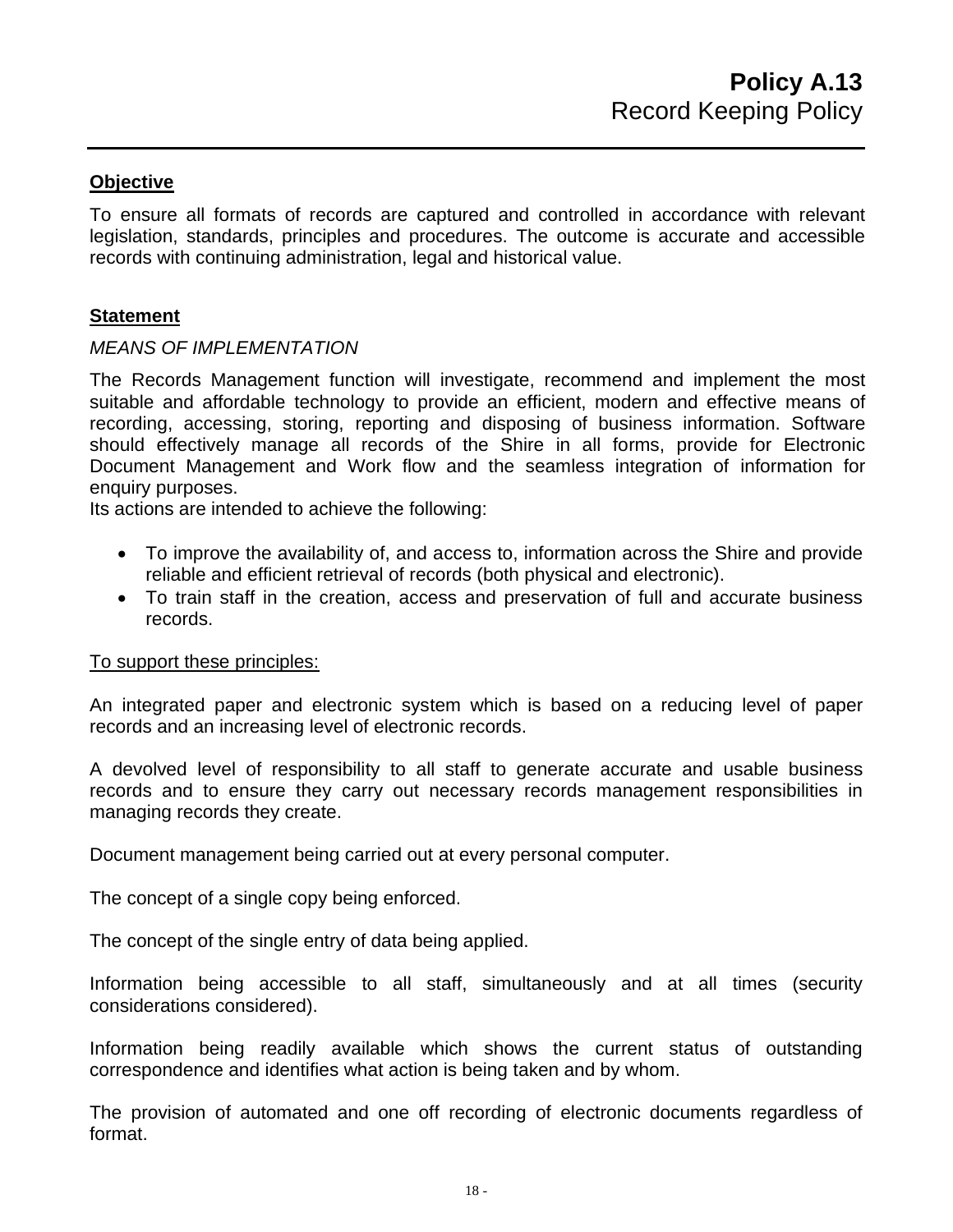Comprehensive reporting facilities being available to Management.

## **Strategies**

## **1. STAFF OBLIGATIONS**

- 1.1 Staff must make and create records to support accountability and corporate memory. Records provide evidence of business activities, Staff are required to comply with the following to keep full and accurate records.
	- a) To create records which reflect the Shire's business activities.
	- b) To make records which would not otherwise be made, such as details of important meetings, telephone discussions, conferences and oral statements which document the reason, explanation or justification for their decisions. These should be properly prepared, typed or neatly handwritten and clearly identify the author, or recorded electronically when suitable facilities are available.
	- c) To keep records on official files, not in private record keeping systems.
	- d) To learn how and where records are kept within Shire.
	- e) Not to destroy records without authorisation.
	- f) To register documents created by officers using the register to records macro of IT Vision's Synergy Soft Electronic Document Management Systems.

## **2. REGISTRATION OF CORRESPONDENCE**

All formats of incoming correspondence to Shire of Boyup Brook, which requires an action or is relevant information, is to be registered using Synergy Soft's Registry. The Records Management System should be capable of this function and be based on the concepts of a single copy and the single entry of data.

Any request for a service or a complaint regarding a provision of a service (where Shire is to provide an action) is to be registered into Synergy Soft's Customer Service Request module.

Ephemeral type records do not require registration on either system.

## **3. ACCESS TO COUNCIL RECORDS**

- 3.1 The access conditions set out below shall be adhered to:
	- a) Use of original records will be limited
	- b) If copies are made it will be stamped with copy to identify the correspondence.
	- c) Information of a confidential nature will have security levels applied to them to limit the access of staff
	- d) The Public will not be permitted access to the Corporate Information Management storage areas and staff work areas.
	- e) Original material must be viewed in a suitably defined area, and is not to be removed by the Public for any purpose. If a record has been copied onto another format (eg. microfilm/fiche, aperture card, photocopy, digital image etc.) the copy is to be issued in preference to the original record.
	- f) Some records may be restricted to protect the privacy of individuals or because they are fragile and require conservation.
- 3.2 In respect of staff personnel files, the following persons have access: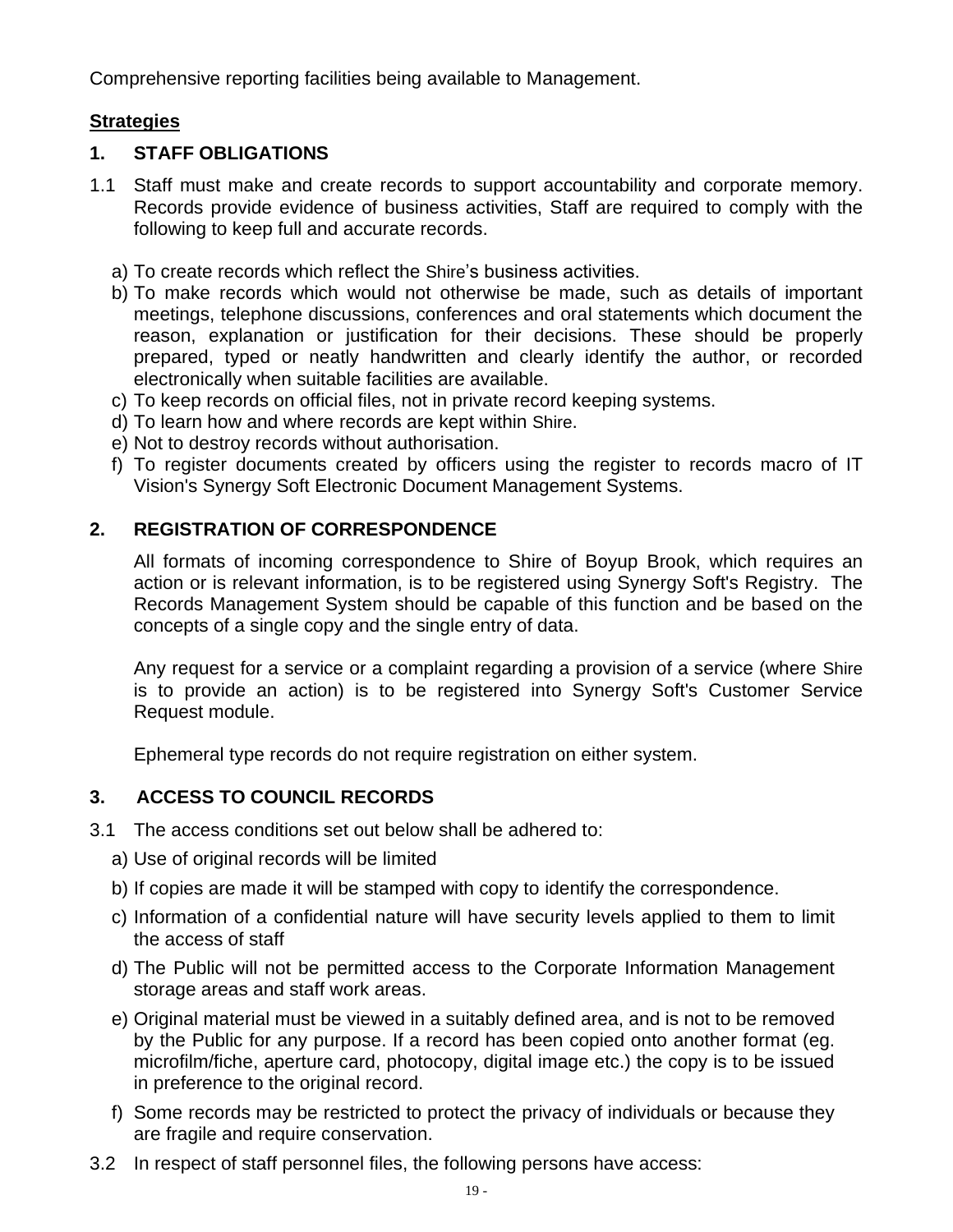Chief Executive Officer, Manager of Finance, Manager of Works & Services and the Finance Officer (in the capacity of maintaining and retrieving the files),

3.3 No record of Boyup Brook Shire is to be removed or temporarily removed by any Staff Member without having first obtained the consent of the Records Officer or Chief Executive Officer (refer to procedures manual).

#### **4. STORAGE AND SECURITY**

All Boyup Brook Shire records are to be appropriately stored to ensure their future retrieval and use until they are archived. In doing so, the security, privacy and confidentiality of all records is to be protected.

- 4.1 All Shire records are to be maintained in appropriately secure storage. Paper-based records are to be housed in secure storage areas.
- 4.2 User access to shared electronic directories (folders) is to be controlled to prevent unauthorised creation, modification, or deletion of electronic files and/or directories (folders).
- 4.3 Unauthorised alteration, removal, distribution, duplication, or destruction of Shire records is prohibited.
- 4.4 Confidentiality of information must be adhered to at all times, and access to particularly sensitive material controlled and recorded.
- 4.5. Personnel files or commercial contracts are to be locked and not left in areas accessible to unauthorised personnel or persons.
- 4.7 All electronic records must be backed up systematically at appropriate intervals.
- 4.8 Measures are to be taken to prevent the loss of records in the event of a disaster including processes such as imaging, microfilming, off-site storage, fireproof containment and disaster planning.

## **5. ARCHIVE MANAGEMENT AND DISPOSAL**

- 5.1 Shire will preserve records created or received by it in the course of its daily business and which are deemed to have permanent or semi-permanent value
- 5.2 Records no longer required for general use in the Shire, and regarded as having permanent value, will be transferred to secondary storage.
- 5.3 Records suitable for destruction should be destroyed rather than being retained indefinitely. Files no longer required should be deleted from indexing systems, however, an historical record of file index details is to be maintained permanently.
- 5.4 the Shire will endeavour to ensure that all records of permanent value are maintained in the best possible condition.
- 5.5 The Local Government Act, the State Records Act and the General Records Disposal Authority for Local Government Records are to be used for the retention and disposal of Shire records.
- 5.6 A disposal register is to be completed for each series of items to be destroyed.
- 5.7 Where records concerned are not covered by the approved disposal schedule or identified in the Act, the Records Officers shall exercise due caution, paying regard to the records disposal guidelines issued by the Department of Local Government.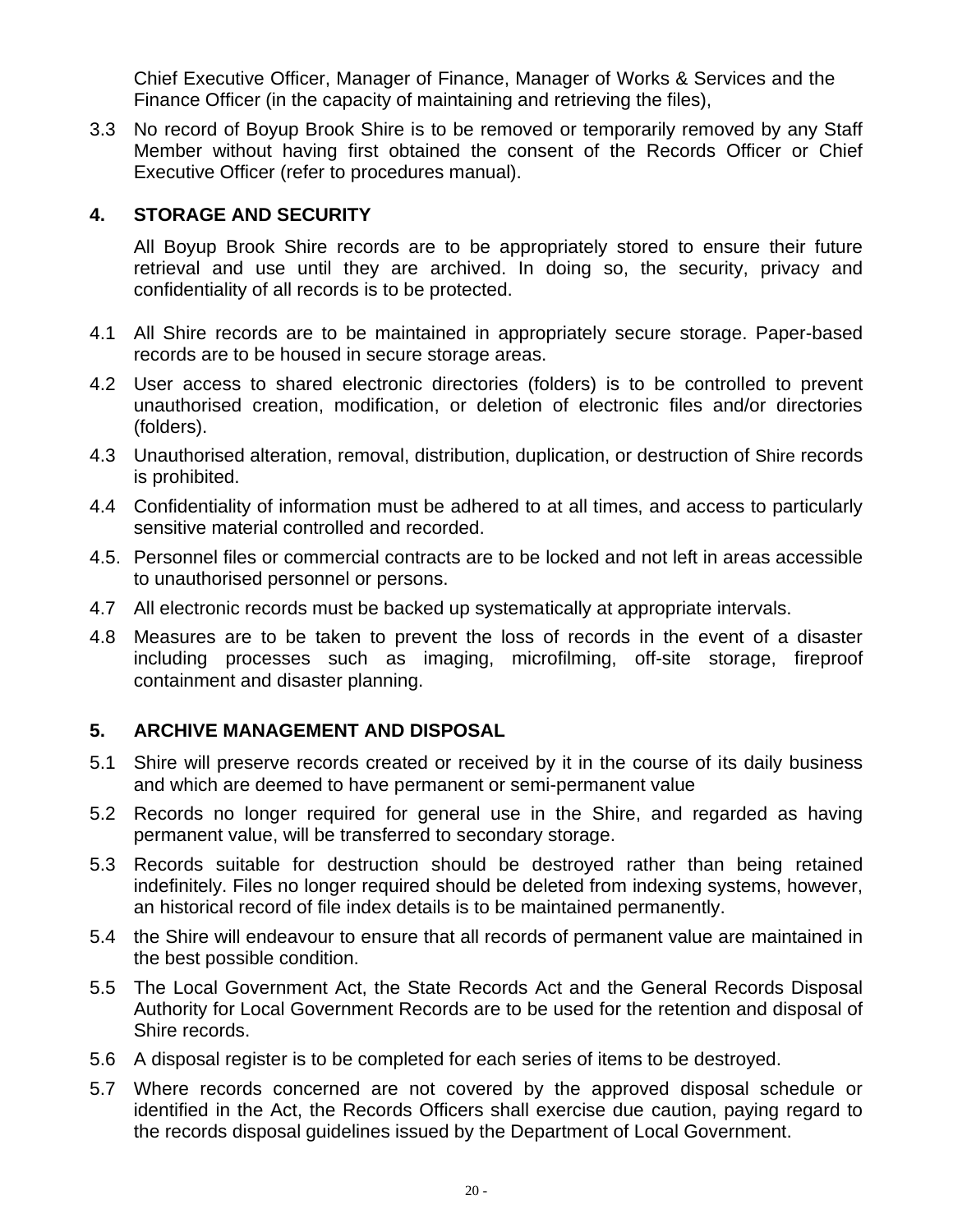# **6. PRESERVATION AND CONSERVATION**

6.1 The Corporate Records and Archives Manager will ensure that Shire's records are preserved for posterity as required.

<span id="page-20-0"></span>

| <b>POLICY NO.</b>       | A.13                            |
|-------------------------|---------------------------------|
| <b>POLICY SUBJECT</b>   | <b>Record Keeping Policy</b>    |
| <b>ADOPTION DATE</b>    | 17 June 2004                    |
| <b>VARIATION DATE</b>   | 22 December 2007, 18 April 2019 |
| <b>LAST REVIEW DATE</b> | 18 June 2020                    |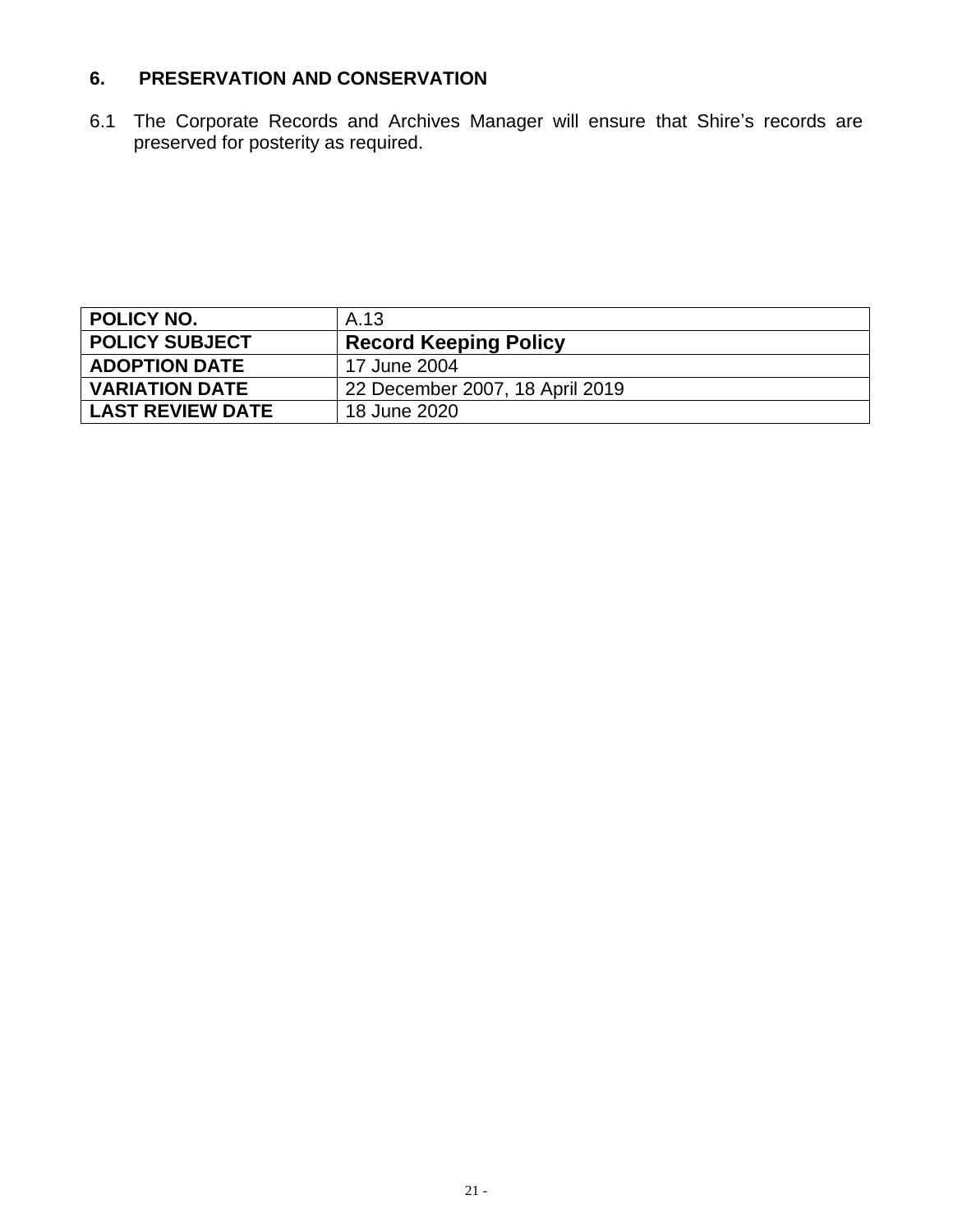To provide guidelines for the use of the Shire 's electronic mail (email) and establish procedures for the creation, retention, management and disposal of email.

#### **Statement**

1. The Shire's email system and the messages sent through it are part of the Shire's formal communication network. This means that Shire records now include information kept in electronic form.

Email messages must be kept as Shire records if they provide evidence of Shire business and activities, are needed for use by others or affect the work of others.

- 2. The email system is part of Shire 's computer network and all the information processes, transmitted or stored in the system is the property of the Shire.
- 3. Email messages which become Shire records must be retained in accordance with the approved retention periods listed in the General Retention and Disposal Schedule for Local Government (1994) published by the WA State Records Office.
- 4. Access to email is limited to Shire staff, or other authorised persons, who have been given a user identification and password.
- 5. Email is a business tool. Staff must make sure that all email messages are brief, concise and business related and are kept in the system only as long as required.
- 6. Email messages that are retained as Shire records are accessible to the public under Freedom on Information and Privacy legislation.
- 7. Email systems should not be assumed to be secure. Staff must be aware of the potential risks involved in sending confidential or sensitive information by email.

#### **Procedures for the use of electronic mail**

- 1. Email should be treated with the same significance as the signed letter. The password and the ability to send an email message has the same authority as signed correspondence.
- 2. Email must be accessed at least once a day by each employee with access to a networked personal computer. Any unwanted email should be deleted.
- 3. Staff can maintain their own email address book.
- 4. Personal or private information such as personal notes or invitations, staff appraisals or job applications should not be included in an email message because it could be read by, or misdirected to, unauthorised persons. Messages may also continue to exist long after the sender has deleted them. Deletion eliminates the message or file name from your computer directory but the information itself exists in the backup system until it has been overwritten.
- 5. A copy of all incoming and outgoing email messages will be received by the Records Officer and electronically registered. A copy of the email will be printed onto green paper and filed in the Central Records System.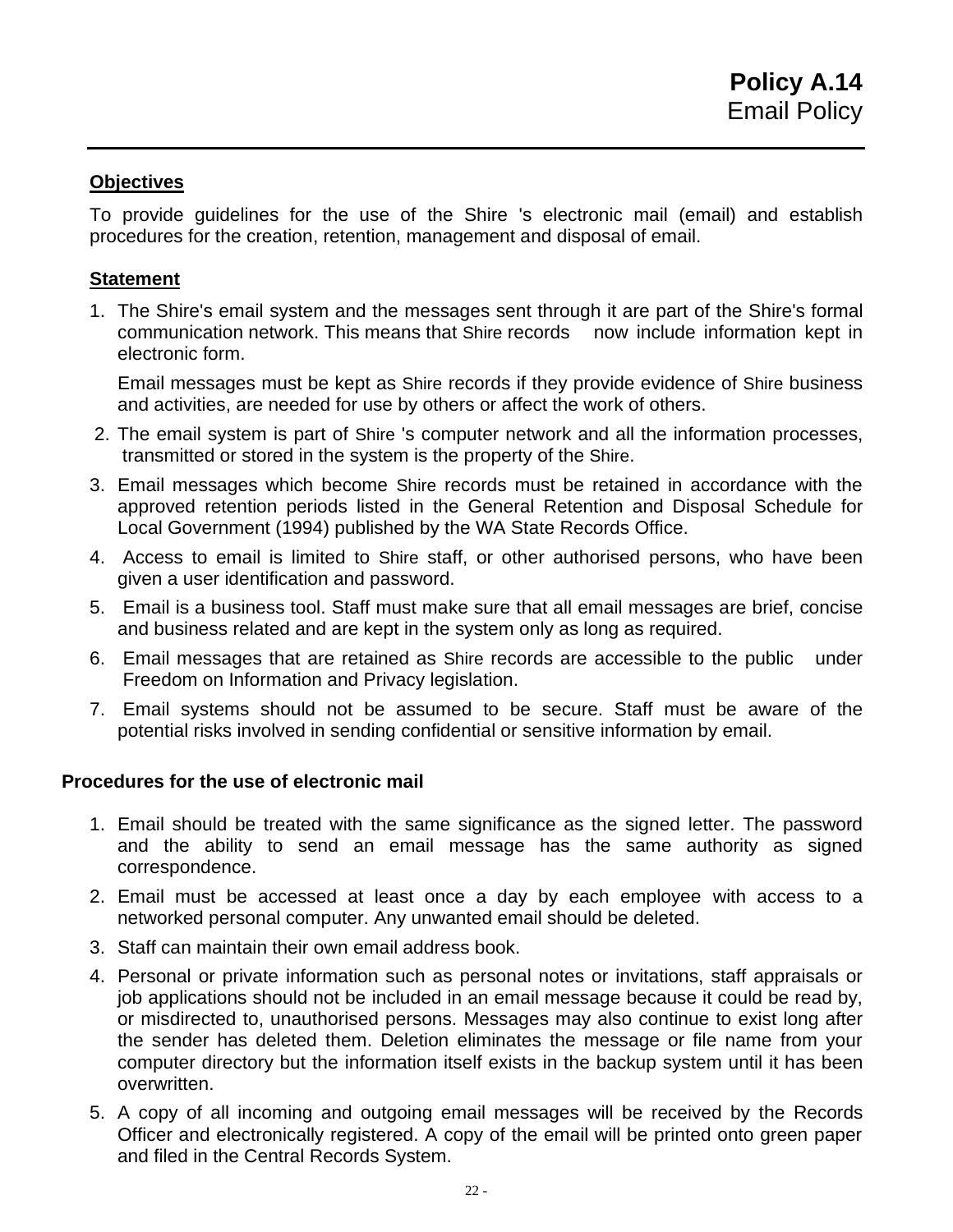- 6. Remember that email is admissible as evidence in court so use good judgment and think carefully about what is written.
- 7. Make sure to follow email etiquette. Keep the message polite and don't write in upper case as this is considered as 'shouting'. Only send information that is of value to the received and don't make messages High Priority unless they are truly urgent.
- 8. All discs loaded onto Shire equipment are to be virus scanned. No attachments should be opened or stored unless the employee can positively identify the sender.

<span id="page-22-0"></span>

| <b>POLICY NO.</b>       | A.14                |
|-------------------------|---------------------|
| <b>POLICY SUBJECT</b>   | <b>Email Policy</b> |
| <b>ADOPTION DATE</b>    | 17 June 2004        |
| <b>VARIATION DATE</b>   | 21 December 2007    |
| <b>LAST REVIEW DATE</b> | 18 June 2020        |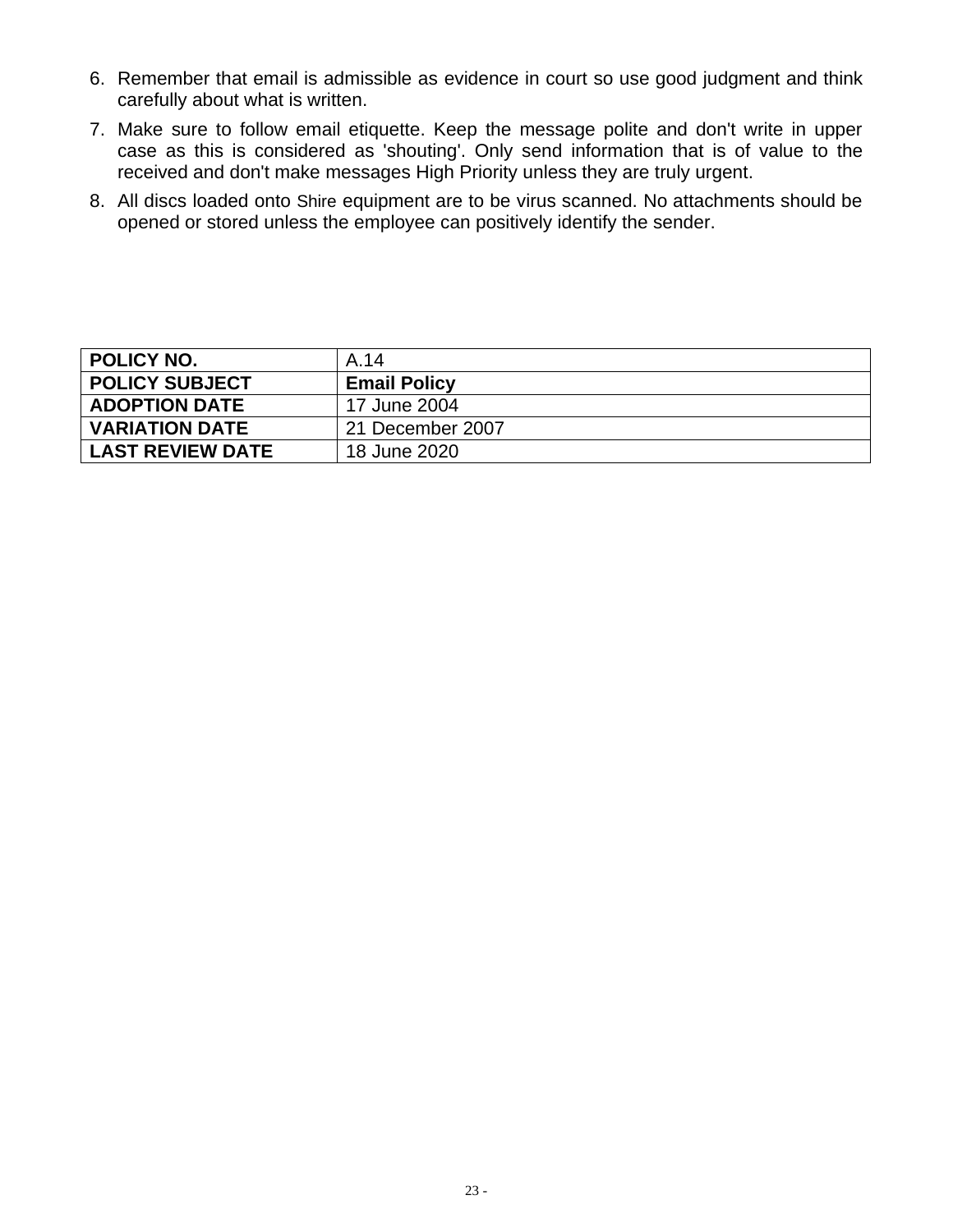To provide guidelines for the use of the consulting room by visiting health professionals.

## **Statement**

The room has been provided for the purpose of encouraging the provision of health and medical services not currently available within the community or are only available through the public health system.

Private practitioners have a limited number of facilities that can be used for consulting purposes. This room at the medical centre will provide them with an option of being able to a modern and pleasant environment for both practitioner and patient alike.

The general conditions of use are: -

- 1. room hire subject to the approval of the GP
- 2. practitioners providing evidence of public liability insurance of not less than ten million dollars (\$10,000,000) for their activities prior to use of room.

## **Responsibilities of the Chief Executive Officer**

The CEO will ensure that the use of the room is monitored via a register.

The CEO will ensure keys to the room will not be issued by staff without prior arrangement. The CEO will ensure the room allocation register details each and every occasion that the key is obtained and returned.

<span id="page-23-0"></span>

| POLICY NO.              | A.15                                                   |
|-------------------------|--------------------------------------------------------|
| <b>POLICY SUBJECT</b>   | <b>Boyup Brook Medical Service - Use of Consulting</b> |
|                         | <b>Rooms</b>                                           |
| <b>ADOPTION DATE</b>    | 16 November 2006                                       |
| <b>VARIATION DATE</b>   | 21 December 2007, 18 July 2019                         |
| <b>LAST REVIEW DATE</b> | 18 June 2020                                           |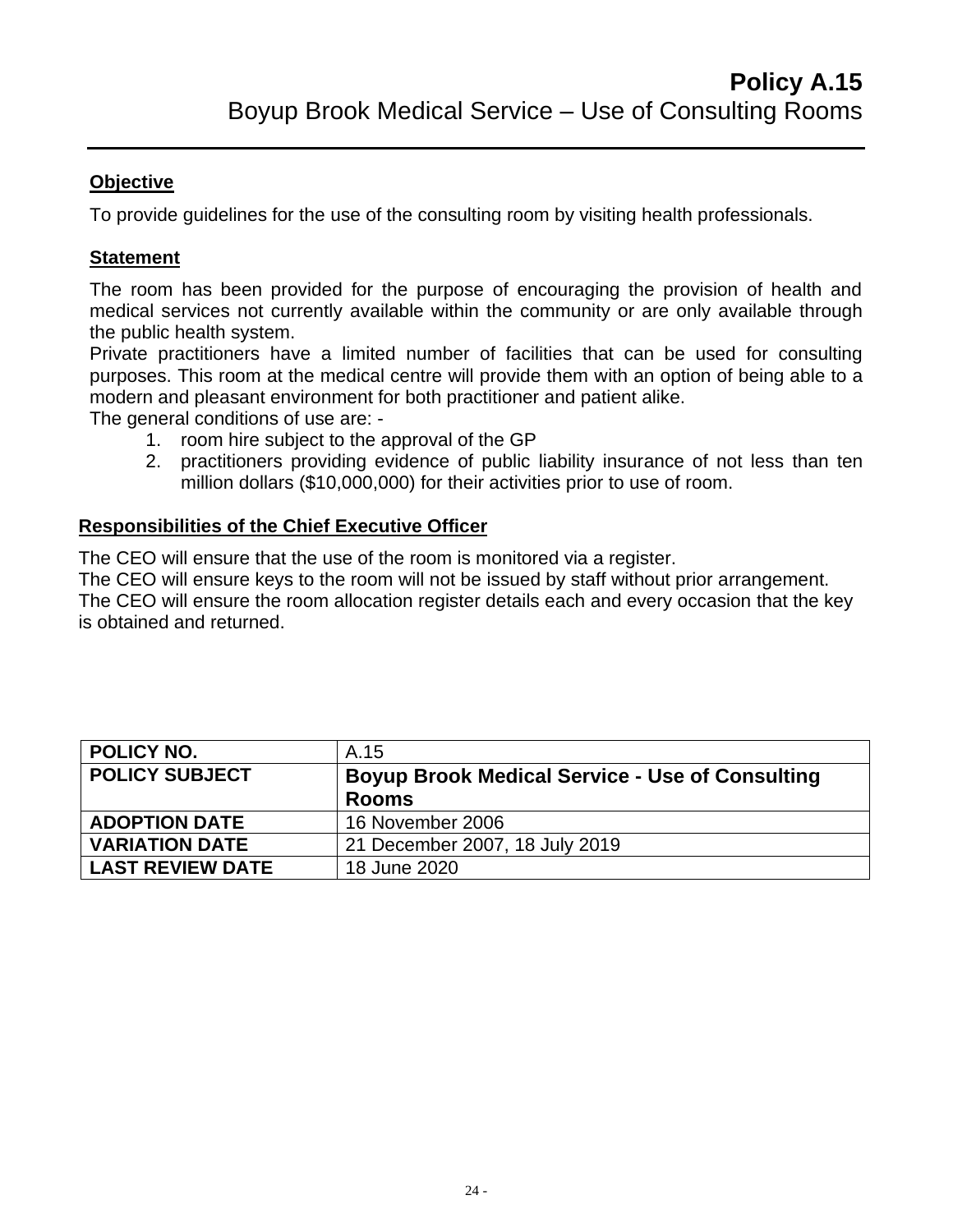To formalise the Shire's obligation to provide and maintain, so far as is reasonably practical, a safe and healthy work environment for all shire employees, contractors, volunteers and visitors, as required by the *Occupational Safety and Health Act 1984, as amended.*

#### **Statement**

The Shire of Boyup Brook is committed to working together with all stakeholders to prevent accidents and personal injury by maintaining a high standard of job safety awareness. To facilitate this, Council will provide acceptable resources and finance to allow the objectives of this policy to be achieved.

As part of this process the Shire will establish realistic, measurable objectives and targets as part of the safety management system, which will ensure continued improvement.

The Chief Executive Officer is responsible for driving all safety and health strategies by promoting a safety culture that is based on:

- Safe work practices & systems of work
- Safe plant and machinery
- Identification, assessment & control of hazards
- Information, training and supervision
- Competent & knowledgeable sub-contractors
- Consultation on all matters affecting personal safety
- Monitoring and control of environmental factors in the workplace
- Implementation of wellness programs
- Provision of resources for first aid treatment
- Ensuring personal protective clothing and equipment is provided and worn where risks cannot be reasonably controlled

To assist in achieving these objectives, managers and supervisors are expected to support the policy by providing supervision and instruction to employees under their control and enforcing safe work procedures. All employees and contractors of the shire are expected to have a positive commitment and attitude towards safety in the workplace.

Employees, contractors and volunteers are expected to understand risk and take reasonable care of themselves and contribute to this process by utilising the mechanisms in place that allow them as individuals to provide input where changes are likely to affect their safety at work. They are also expected to be directly involved by reporting workplace hazards and where practical, take action to remove any identified risk.

This policy will take effect as of the date of adoption and will be reviewed as part of the safety review process conducted by the Shire's insurer to ensure currency and compliance with regulatory requirements.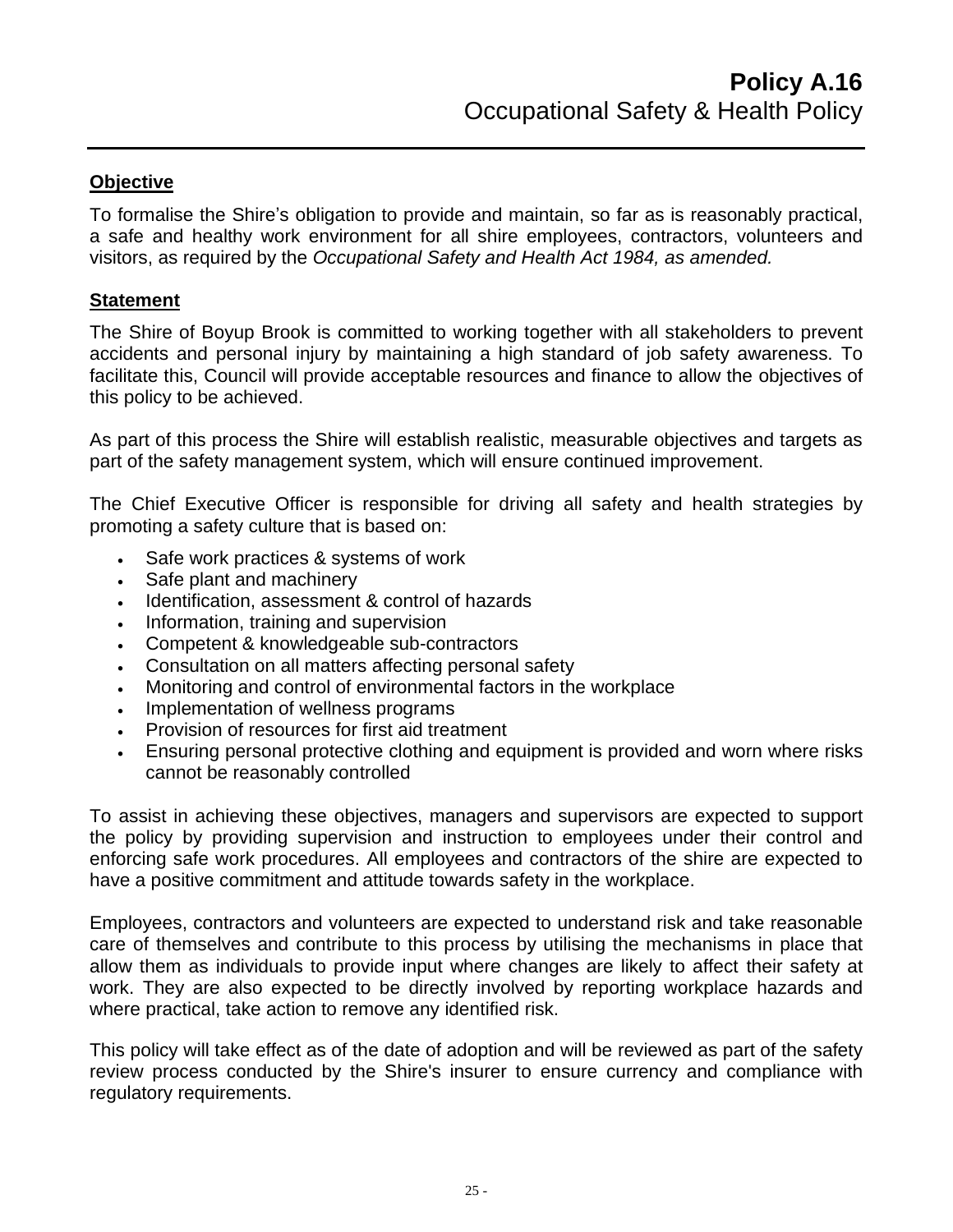<span id="page-25-0"></span>

| <b>POLICY NO.</b>       | A.16                                                  |
|-------------------------|-------------------------------------------------------|
| <b>POLICY SUBJECT</b>   | <b>Occupational Safety &amp; Health Policy</b>        |
| <b>ADOPTION DATE</b>    | 15 October 2009                                       |
| <b>VARIATION DATE</b>   | 17 March 2011, 21 November 2013, 17 November 2016, 18 |
|                         | April 2019, 19 March 2020                             |
| <b>LAST REVIEW DATE</b> | 18 June 2020                                          |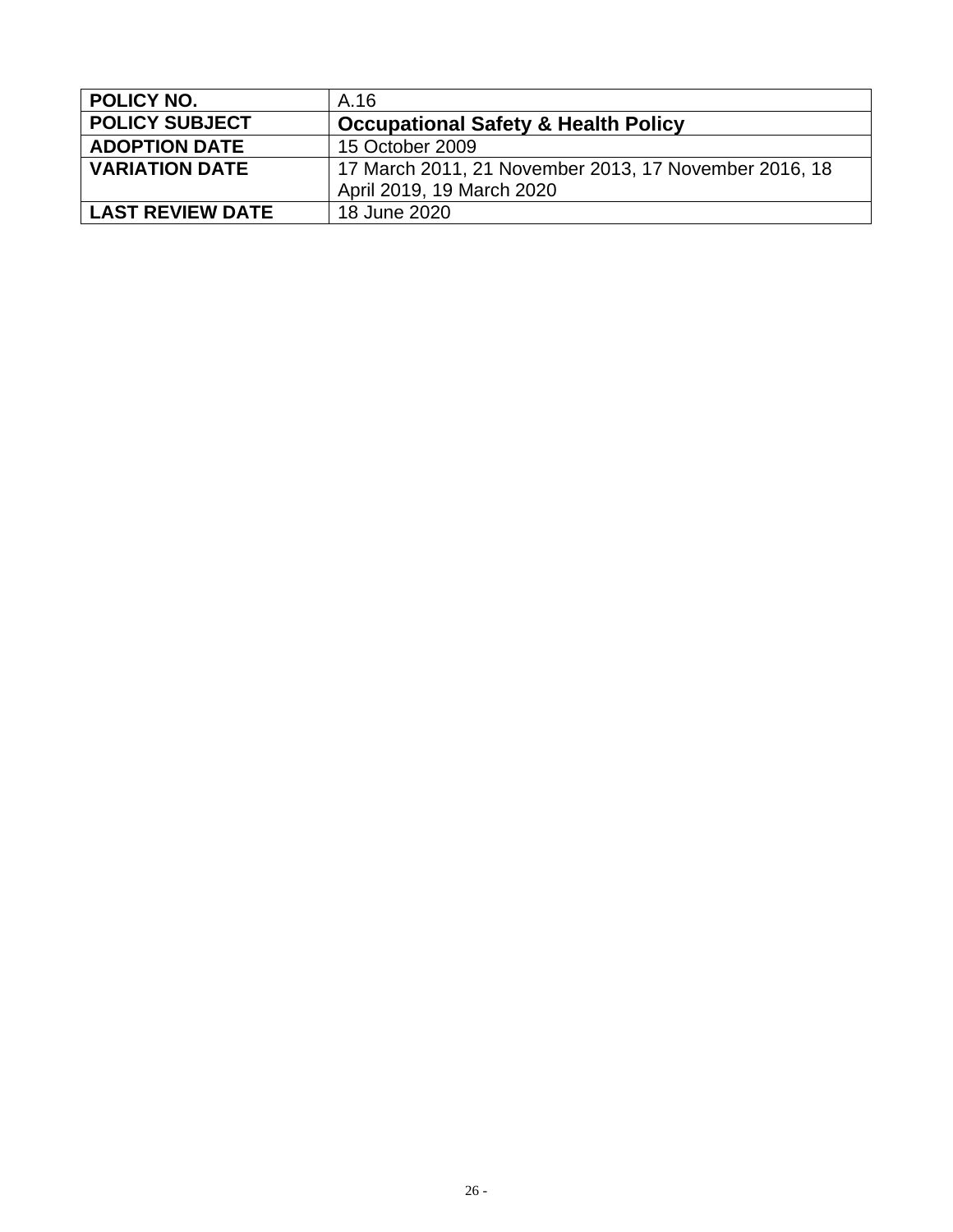#### **Purpose**

To ensure the Council fulfils its duty of care under the Occupational Safety & Health Act 1984, with respect to children in the workplace by the provision of consistent guidelines that consider an individual's circumstances, and that of other employees in the workplace.

## **Objective**

To promote a culture that supports the needs of carers with family responsibilities and acknowledge that as an employer they need to remain flexible in their approach by the provision of fair guidelines that consider each individual situation on presentation of the facts, in line with the written procedure.

#### **Scope**

This policy applies to:

• Councillors, workers, contractors and visitors who are performing work for or with the Shire in any capacity.

#### **Statement**

The Boyup Brook Shire is committed to promoting a culture which is supportive of the needs and aspirations of Councillors, employees, and contractors with family responsibilities. This includes the concept of flexible work practices, various types of leave, and the provision of rostered days off to assist employees balance work and family life.

Regardless of the reason children are in the workplace, Safety & Health legislation provides for their protection, therefore various factors need to be considered when a request to bring children into the workplace is made.

Generally, the circumstances fall into three categories:

- Brief visits (eg employee bringing grandchild, or the other minor into the workplace to be introduced to co-workers)
- Specific events (eg combined Christmas party) where family are invited
- In the event of an emergency.
- Children with an infectious disease must not be brought into the workplace and as an alternative, provision for leave is made within the terms of employment which include personal days, rostered days off, annual leave or unpaid leave.

#### **Responsibility/Implementation**

The Chief Executive Officer will ensure that:

- A process is available to allow requests to be made to the employees' line Manager who will assess the request based on the circumstances and factors listed in this policy. No reasonable request will be refused.
- Management has the right to revoke previously granted permission where it has become apparent that the level of supervision is not appropriate, or the behavior of the child is disruptive to others in the workplace.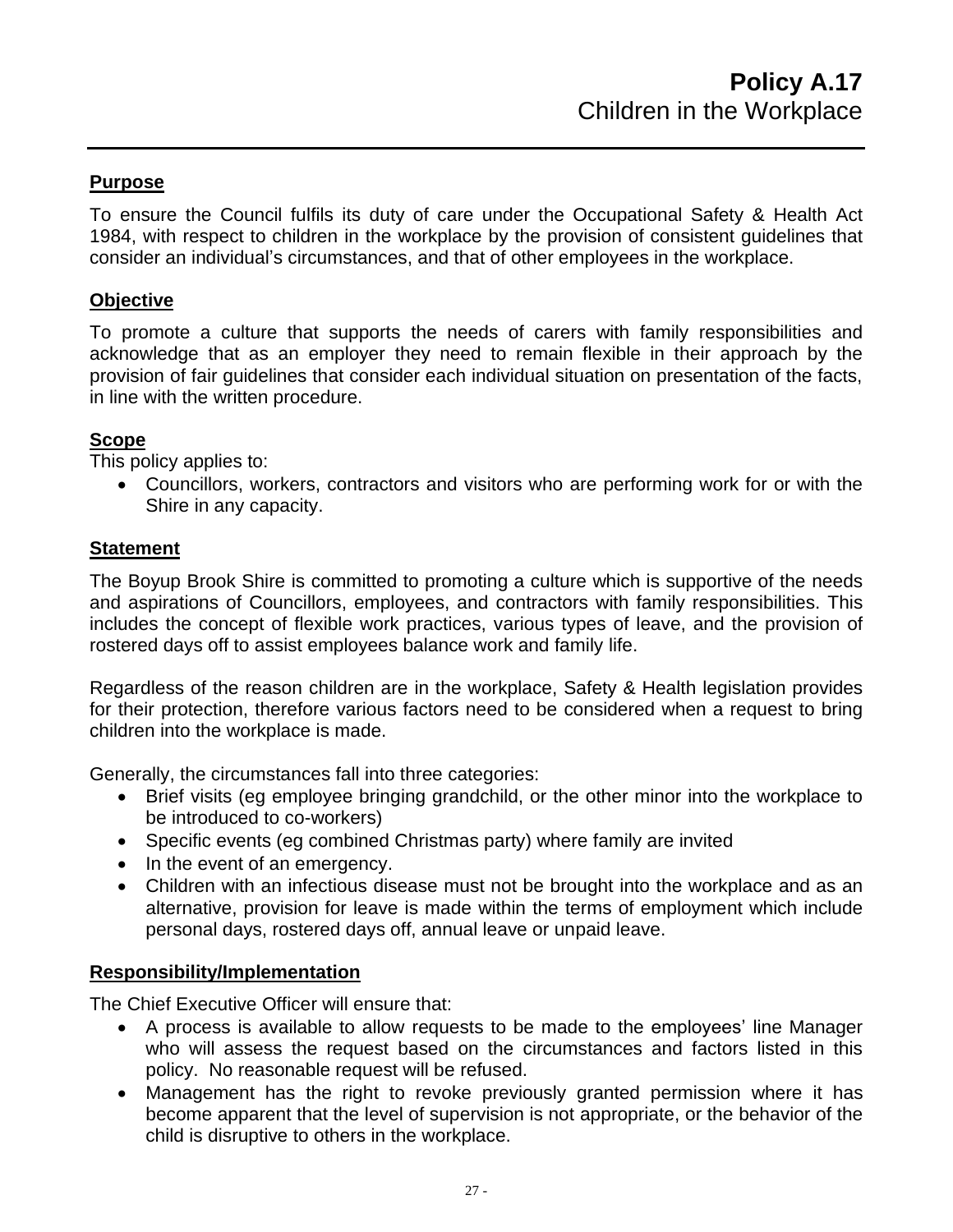Employees are responsible to supervise any child they have permission to bring into the workplace at all times and ensure compliance with workplace safety policy and procedures.

#### **Review**

This policy will be reviewed annually to ensure compliance and currency with legislation, and to consider amendments or inclusions raised by the Safety and Health Committee, the Chief Executive Officer or Council.

<span id="page-27-0"></span>

| <b>POLICY NO.</b>       | A.17                             |
|-------------------------|----------------------------------|
| <b>POLICY SUBJECT</b>   | <b>Children in the workplace</b> |
| <b>ADOPTION DATE</b>    | 16 February 2017                 |
| <b>AMENDED</b>          | 19 March 2020                    |
| <b>LAST REVIEW DATE</b> | 18 June 2020                     |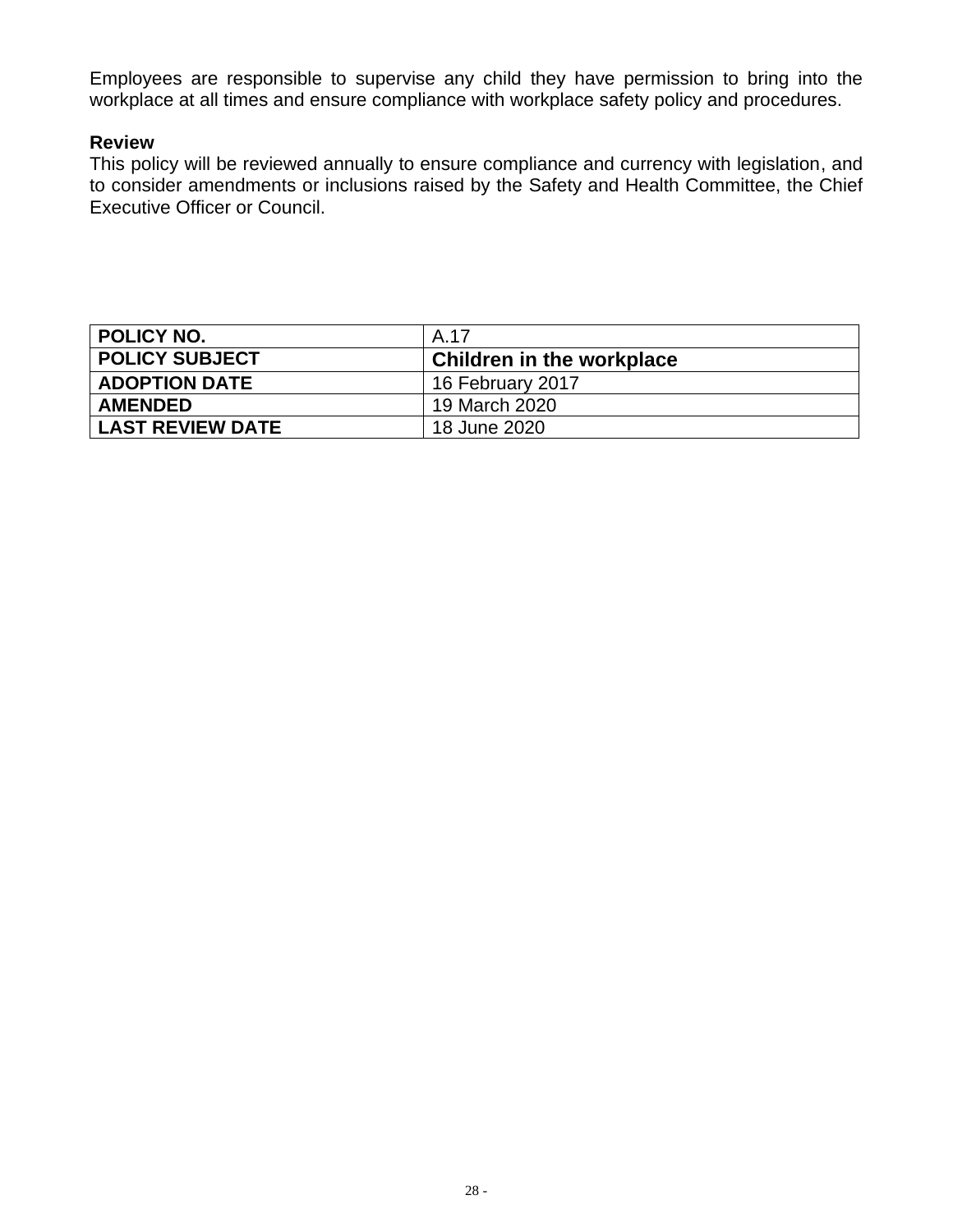## **Purpose**

To facilitate a smoke-free workplace for all employees, and ensure compliance with *the Tobacco Products Control Act* 2006, and associated legislation that prevents smoking in enclosed public places and workplaces, as well as protecting all employees from passive smoke.

#### **Objectives**

The Shire of Boyup Brook will;

- Clearly state where smoking is not permitted on workplace grounds
- Provide information and practical cessation support for workers who contemplate quitting
- Promote awareness of key health issues and the benefits of quitting smoking.
- Encourage workers to provide input into health and wellbeing activities.

## **Scope**

This policy applies to all workers, contractors and visitors who are performing work for or with the Shire in any capacity.

#### **Policy Statement**

The Shire recognises that the choice to smoke is an individual's choice, however is committed to ensuring that people are not exposed to the hazards of environmental tobacco smoke in its workplace, which includes all buildings and vehicles.

Smoking is therefore not permitted within 5 metres of any entrance of any workplace, owned by the Shire, and is restricted to designated outdoor areas.

Smoking is only permitted during designated breaks and scheduled rest periods. Smoking is prohibited in all vehicles owned or leased by the Shire.

Signage will be erected and maintained at all sites and building entrances and in vehicles owned or leased to identify areas where smoking is and is not permitted.

Employees are not permitted to smoke when they are acting in an official capacity/or working off-site.

Workers should encourage and support colleagues who smoke to participate in a range of initiatives that are available to assist with the cessation of smoking, these include:

- various education tools and self-help materials.
- information resources, such as posters and flyers will be distributed that assist reduce cigarette consumption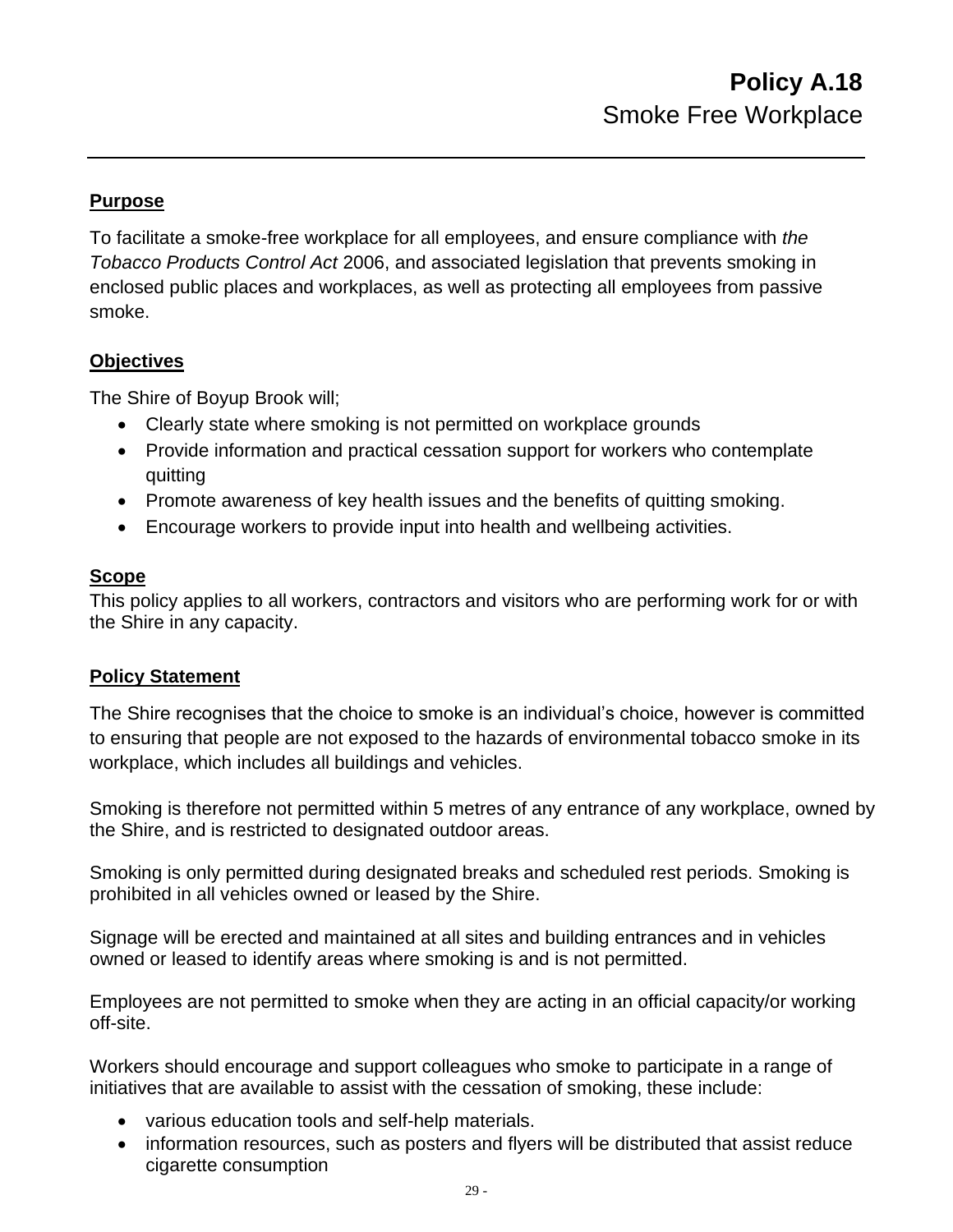• distribution of quit kits to employees who wish to quit smoking

# **Responsibility/Implementation**

All Managers have a responsibility to:

- demonstrate commitment by complying with the policy
- enforce compliance with the smoke-free workplace policy.
- support employees who difficulty complying with the policy

Workers are also required to:

- comply with this policy by only smoking in designated areas.
- understand this policy and seek clarification from management where required.
- consider this policy while completing work-related duties and at any time while representing the Shire of Boyup Brook
- support fellow workers in their awareness of this policy and their effort to cease smoking
- support and contribute to the Shire of Boyup Brook's aim of providing a safe, healthy and supportive environment for all workers.
- notify the employer of any matter that puts workers at risk of harm of passive cigarette smoke

# **Monitoring and review**

This policy will be reviewed annually to ensure compliance and currency with legislation, and to consider amendments or inclusions raised by the Safety and Health Committee, Chief Executive Officer and Council.

<span id="page-29-0"></span>

| <b>POLICY NO.</b>       | A.18                               |
|-------------------------|------------------------------------|
| <b>POLICY SUBJECT</b>   | <b>Smoke Free Workplace Policy</b> |
| <b>ADOPTION DATE</b>    | 19 March 2020                      |
| <b>LAST REVIEW DATE</b> | 18 June 2020                       |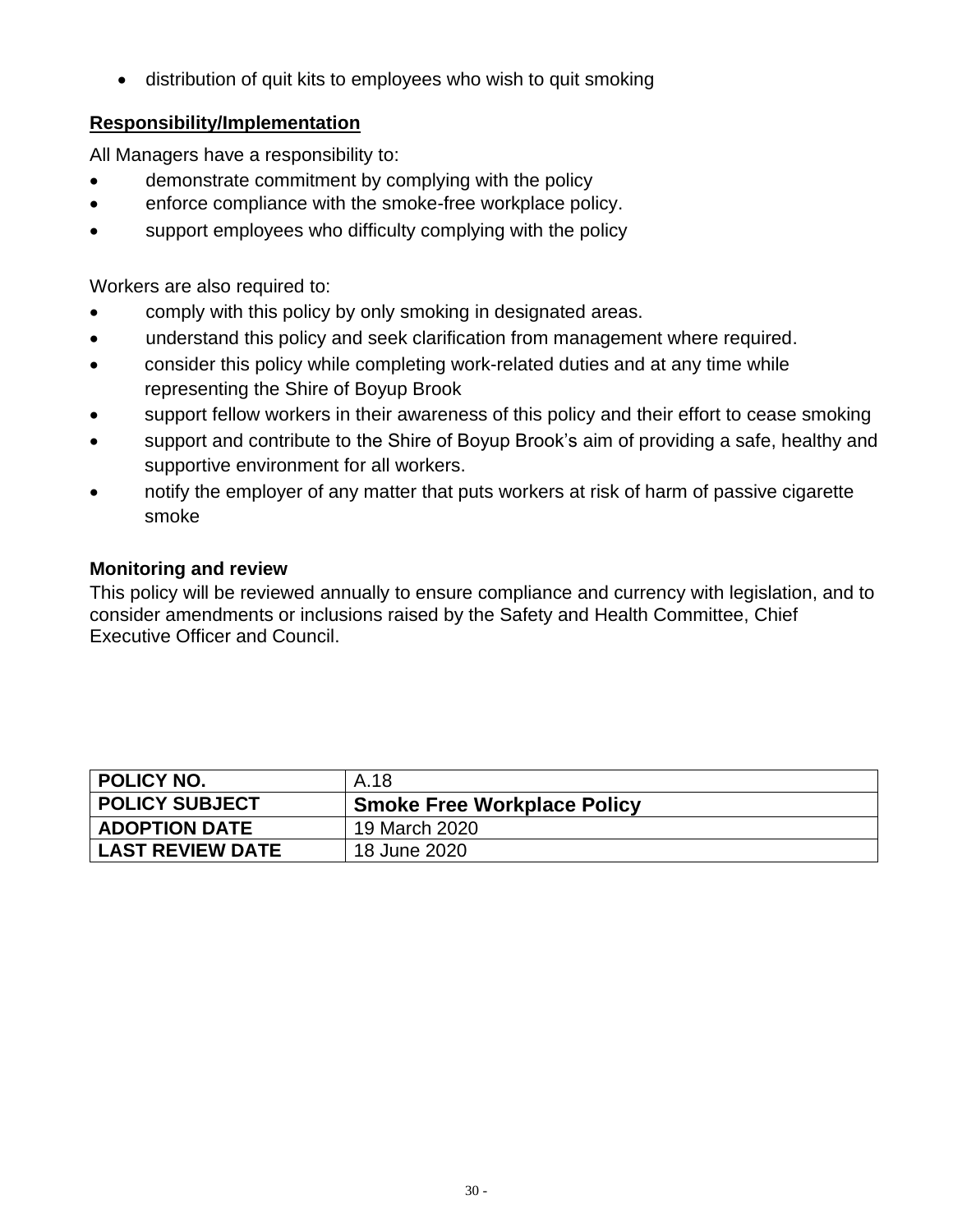To provide guidance for the operation of surveillance cameras operated and controlled by the Shire of Boyup Brook.

within, on or around Shire buildings;

installed in public spaces; and

#### **Policy**

- 1. This policy applies to The Shire of Boyup Brook owned, leased and operated surveillance cameras only.
- 2. Reducing crime and improving safety are key priorities for the Shire. The Shire of Boyup Brook is committed to 'working' in partnership to progress Crime reduction and community safety within the Shire' a Community Safety and Crime Prevention Plan is to be developed.
- 3. This Policy deals with the installation of surveillance cameras as a strategic element of the Shire's commitment to safety and crime reduction.

#### **Guidelines and Policy Procedures for use of Surveillance Cameras**

1. Principles

The Shire of Boyup Brook recognizes best practice in administering operation of all Shire owned operated, leased surveillance cameras.

All systems will comply and meet minimum standards as prescribed in:

*Surveillance Devices Act 1998*

*Telecommunications (Interception) Western Australia Act 1996*

The surveillance cameras will attain an appropriate balance between the personal privacy of individuals utilizing Shire infrastructure or public spaces with the objective of recording incidents of alleged criminal or unwanted behaviour.

The system will be operated equitably, within applicable law, and only for the purposes to which it is established.

2. Code of Practice

#### **Signage**

Prominent and appropriate signage will be permanently displayed in the general location of camera coverage to notify employees, council members and members of public of the presence of surveillance cameras.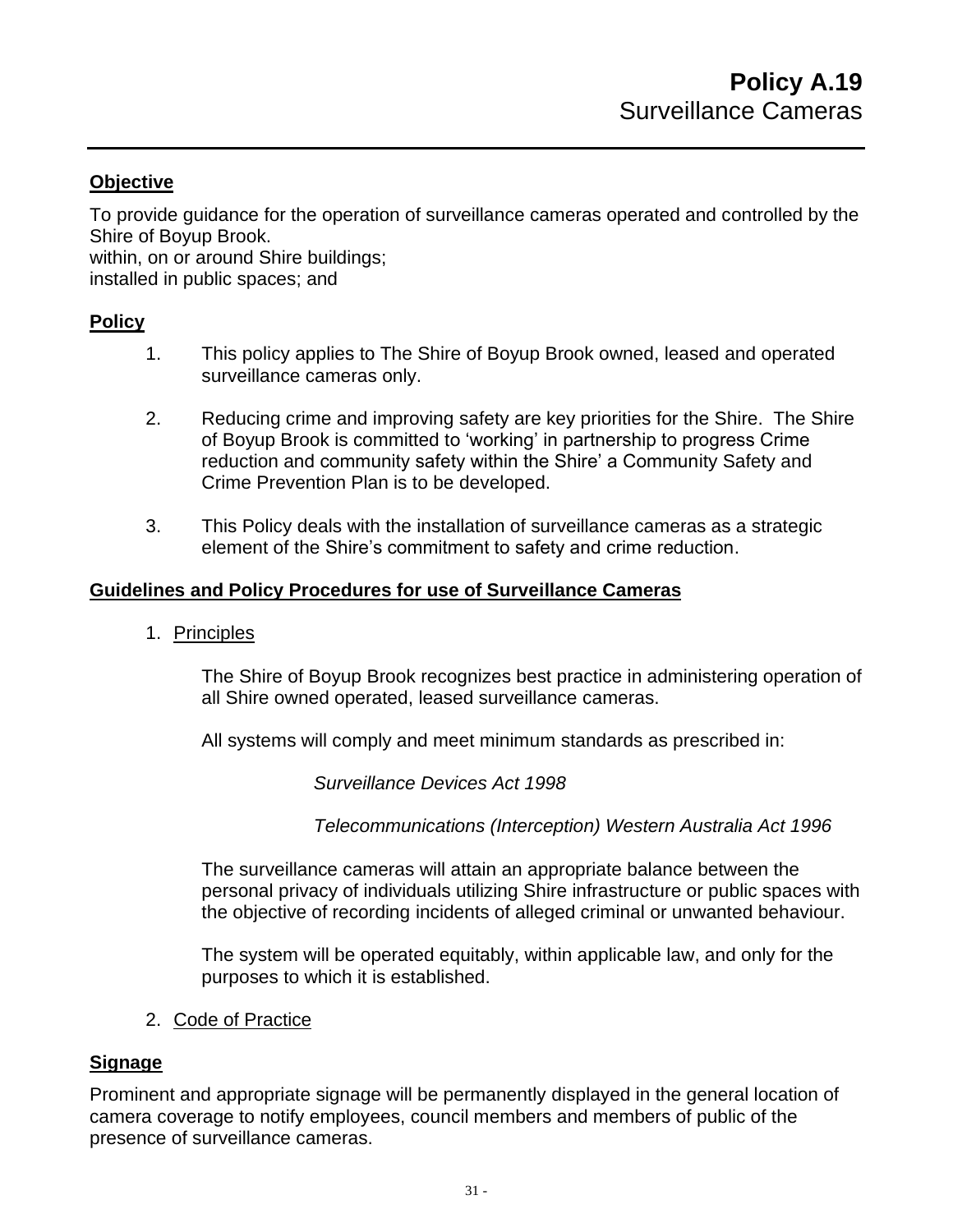#### **Access to surveillance cameras equipment**

All surveillance camera equipment will be located within secure areas and not accessible to unauthorized persons.

#### **Recording and Storage of information**

Recording of video images or still photographs will only occur if the Chief Executive Officer or his delegated representative is of the opinion that an offence against a Statute Law is being or is likely to be committed. At no time shall the surveillance cameras be used with the intent to examine individuals going about their lawful business.

Any person requesting a video recording shall apply in writing to the Chief Executive Officer or his delegated representative and give reasons for such requests.

At no time shall any original or copied video recordings, or still photographs, be released to any media organisation, journalist, individual or group without the prior approval of the Chief Executive Officer.

#### **Liaison with WA Police**

Members of the WA Police may request the cooperation of the Shire of Boyup Brook and usage of surveillance cameras.

All requests made by the WA Police or any other law enforcement agency should be referred to the Chief Executive Officer.

#### **Privacy principles**

Surveillance camera usage in the Shire will be guided by confidentiality and privacy provisions in Western Australian law included within the:

- Freedom of Information Act 1992
- Surveillance Devices Act 1998
- Telecommunications (Interception) Western Australia Act 1996

#### **Complaints**

All complaints will be investigated and reviewed and where requested, complainants will be notified of the results of the investigation, in accordance with Council's Customer Service Charter.

#### **Responsibility**

The Chief Executive Officer or his delegated representative is responsible for the management of the Shire's surveillance cameras, including maintenance of the devices and protection of privacy interests of individual members, the Shire of Boyup Brook council members, staff and members of public from invasive monitoring.

The Chief Executive Officer will ensure that all employees involved in recording, observation and capture of images are informed, through training or through other means, of their responsibility to act in an ethical and lawful manner as per the relevant legislation.

If evidence is provided that an individual or individuals are using the system inappropriately, the Shire will take appropriate action to cease or minimize reoccurrence. Inappropriate use of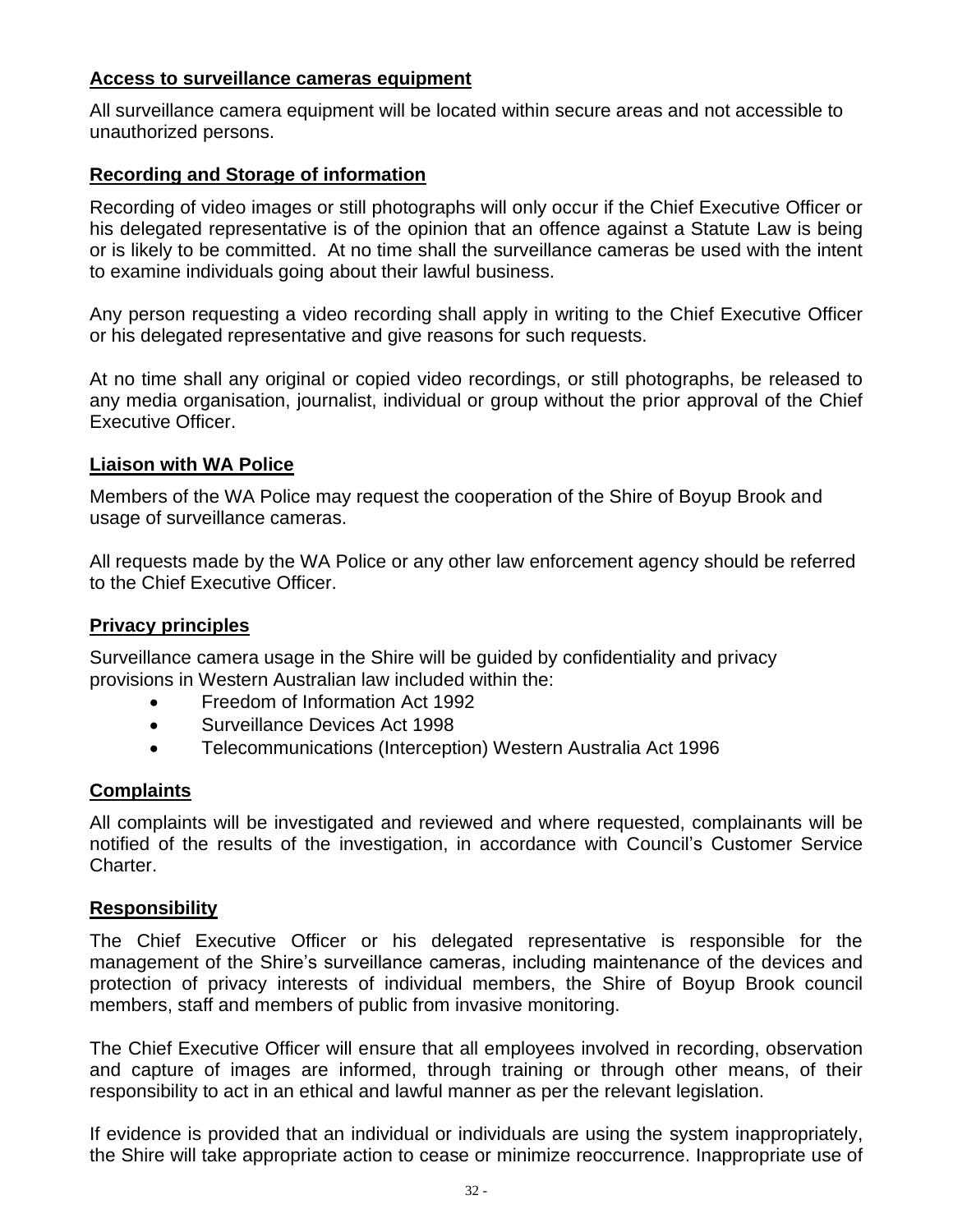the surveillance cameras will be considered a breach of the Shire's Code of Conduct and will be dealt with accordingly.

<span id="page-32-0"></span>

| <b>POLICY NO.</b>       | A.19                        |
|-------------------------|-----------------------------|
| <b>POLICY SUBJECT</b>   | <b>Surveillance Cameras</b> |
| <b>ADOPTION DATE</b>    | 21 February 2013            |
| <b>LAST REVIEW DATE</b> | 18 June 2020                |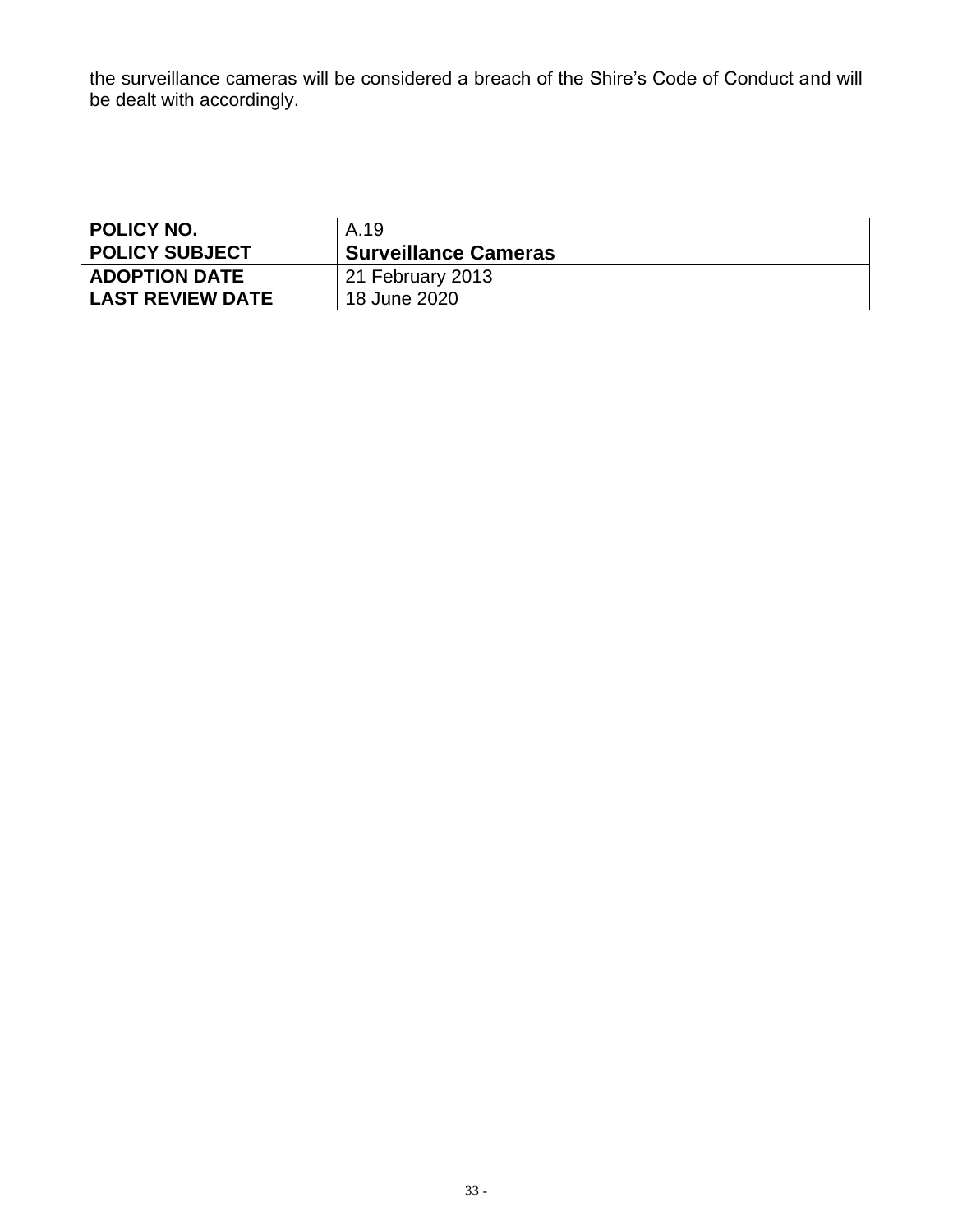# **Preamble**

The responsibility for good governance and the allocation of resources and determination of policies rests with Council. Proper policies and procedures provide for the smooth running of the organisation, whilst providing for the stewardship function of resources under the control of the local government.

The *Local Government Act 1995* (the Act) identifies the role of Council to include:

## *2.7 Role of council*

- *(2) … the council is to –*
	- *(a) oversee the allocation of the local government's … resources; and*
	- *(b) determine the local government's policies.*

With Council's role focused on the broader governance responsibilities, the Chief Executive Officer has substantial operational responsibility to ensure employee relations matters are handled effectively and efficiently.

The State Equal Opportunity Act 1984, Criminal Code (Chapter XI) and Spent Convictions Act 1988 legislation and Commonwealth Human Rights and Equal Opportunity Commission Act 1986, Racial Discrimination Act 1975, Sex Discrimination Act 1984, Disability Discrimination Act 1992, Age Discrimination Act 2004, Fair Work Act 2009, Gender Equality Act 2012, render workplace discrimination and harassment (and other circumstances) unlawful on the following grounds:

- Race or racial vilification
- Colour
- National or ethnic origin
- Gender
- Sexual orientation
- Mental status
- Religious or political conviction
- Physical and/or intellectual impairment
- Age
- Marital status
- Pregnancy and/or potential pregnancy
- Family responsibilities
- Disability
- Spent convictions
- Sexual History

Under the State Equal Opportunity Act 1984 (and its subsequent amendments), it is the responsibility of Local Government to prepare and implement an equal employment opportunity management plan in order to achieve the objects of the Act. The legislation prescribes (Part IX – Division 3) that each management plan includes certain provisions, which detail the following:

• Policies and programs to achieve the objects of the Act;

- The means of communicating these policies and programmes to employees;
- The means of collecting and recording appropriate information;

• The review of human resource practices within the Council (including recruitment techniques, selection criteria, training and staff development programmes, promotion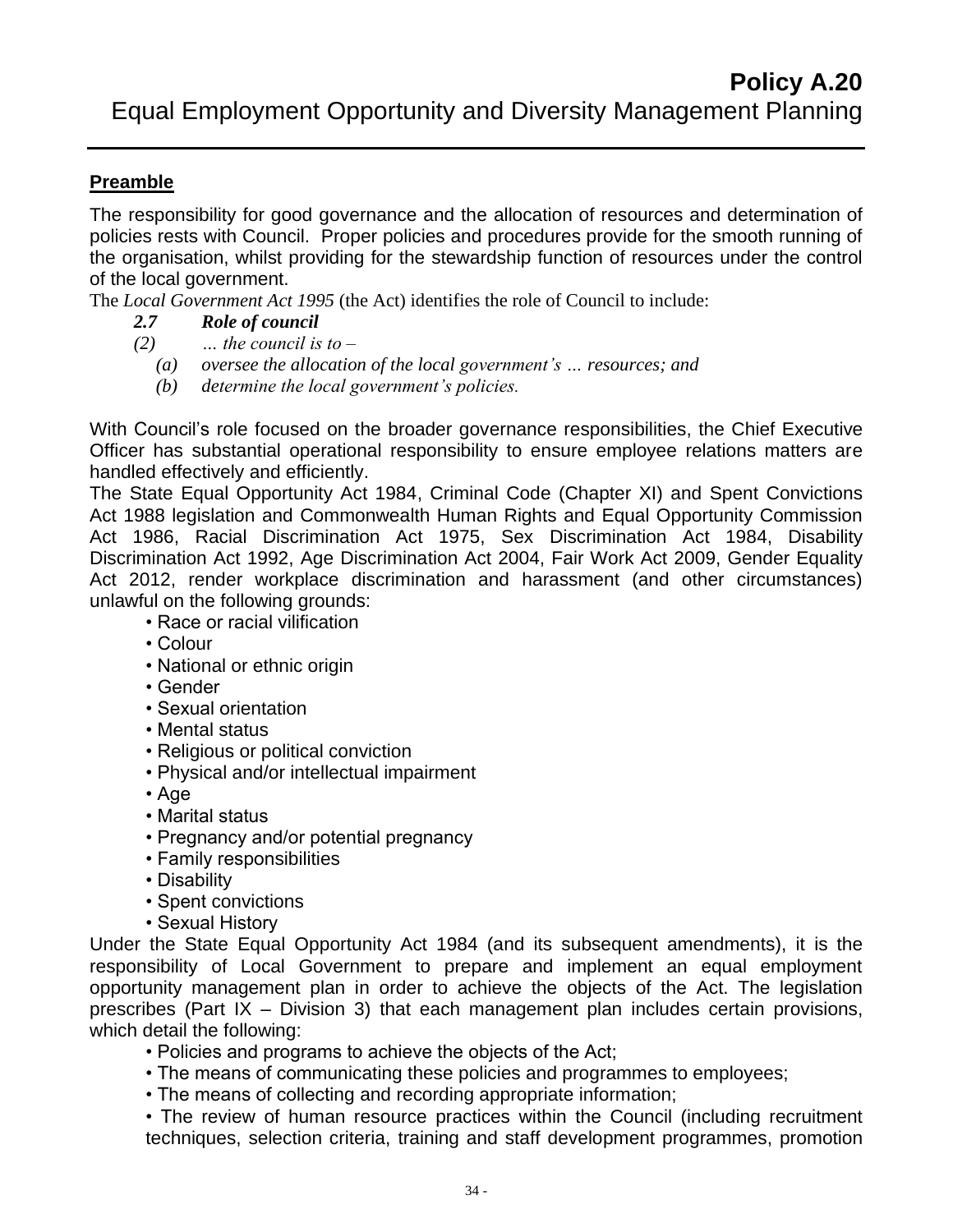and transfer policies and patterns, and conditions of service) with a view to the identification to any discriminatory practices;

• Goals and targets against which the success of the management plan in achieving the objects of the Act can be assessed;

• A means of revising and amending the management plan; and

• The appointment of people within the Council to implement the provision of the management plan.

## **Objective**

The purpose of this policy is to provide a strategic focus to maximise human resource potential and enhance productivity to meet core business goals. The specific objectives are:

• To maximise the potential of all councillors and staff in order that the Council can better meet its core business goals.

• To maintain satisfactory staff morale and commitment by fostering mutual trust in all matter's employment related.

• To ensure that all Council workplaces are free from all forms of unlawful discrimination and harassment.

• To ensure that all human resource policies and practices give all staff (or those seeking employment with the Council) a "fair go" and are afforded equal opportunity, procedural fairness and natural justice.

• To ensure staff have access to relevant training and development; and

• That the Council promotes a workplace culture that displays fair workplace practices and behaviours.

## **Statement**

The Shire of Boyup Brook is committed to and promotes the principle of equal opportunity for all staff and those seeking employment with the Shire. The Council accepts that it has a responsibility to create an environment free from discrimination and harassment. In achieving this objective, the Shire will continue to develop policies, practices and guidelines consistent with the principles of equity, fair play and ethical conduct. Diversity management strategies demonstrate the Council's commitment to both the spirit and intent of anti-discrimination and equal opportunity.

In order to assure that the Equal Opportunity and Diversity Management Planning is effectively implemented, the following roles and responsibilities apply:

#### Council

• Sets overall policy directing Council in terms of diversity management.

• Compliance with legislative requirements relating to EEO and anti-discrimination legislation.

• Formation of community feedback mechanisms such as the Disability Access and Inclusion Plan.

## Chief Executive Officer

• Ensures that Diversity Management and EEO policies and procedures are communicated, embedded and adhered to throughout the organisation.

• Ensures that EEO and diversity outcomes are included in business planning.

• Supports and signs the Equal Employment Opportunity Plan and ensures that relevant policies and achievements are communicated to all staff under CEO endorsement.

• Sets measurable EEO and diversity accountabilities for Directors and evaluates progress at regular executive meetings.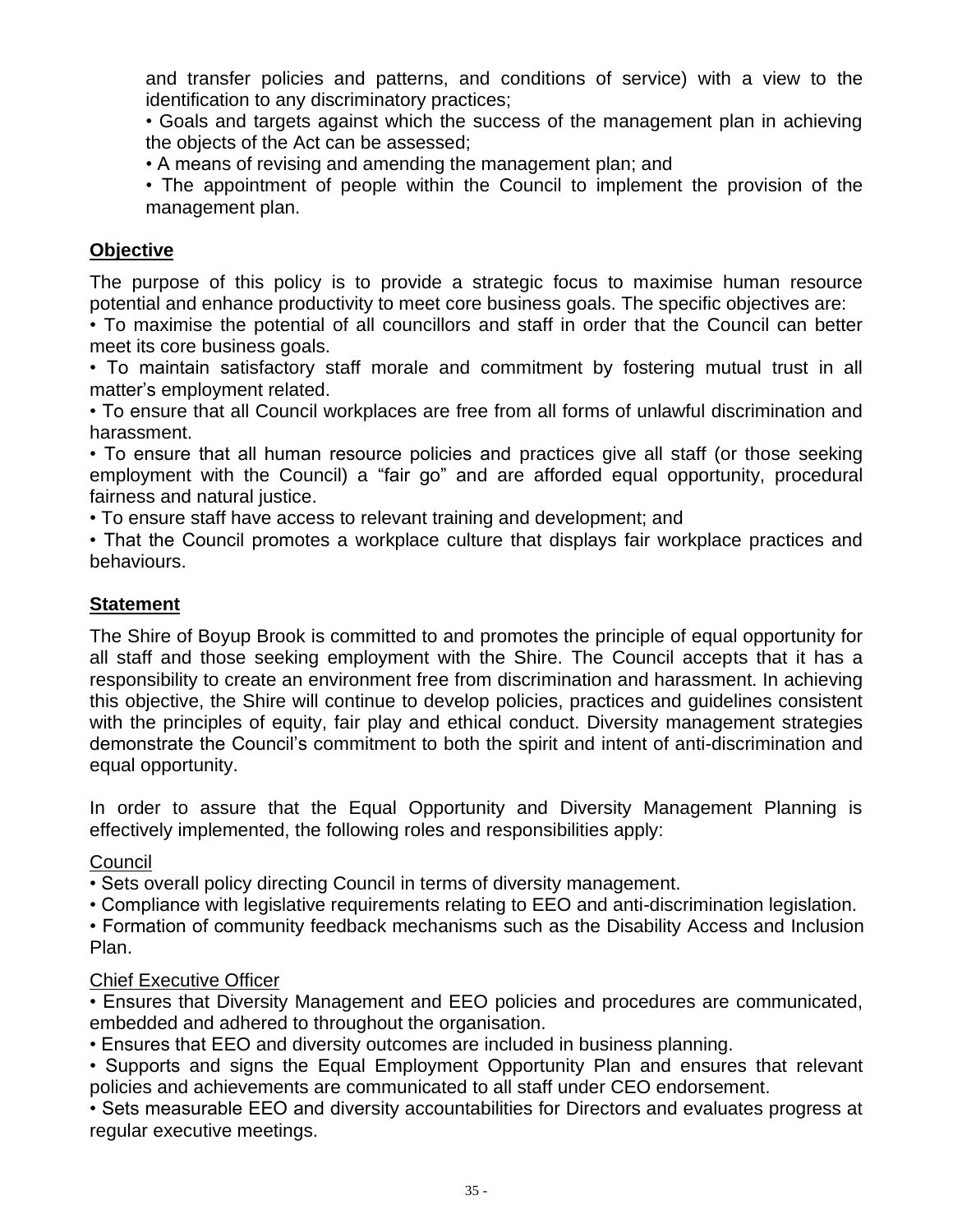# **Review Plan**

This policy is to be reviewed every four years, review by date September 2020.

<span id="page-35-0"></span>

| <b>POLICY NO.</b>       | A.20                                                                            |
|-------------------------|---------------------------------------------------------------------------------|
| <b>POLICY SUBJECT</b>   | <b>Equal Employment Opportunity and Diversity</b><br><b>Management Planning</b> |
| <b>ADOPTION DATE</b>    | 15 September 2016                                                               |
| <b>LAST REVIEW DATE</b> | 18 June 2020                                                                    |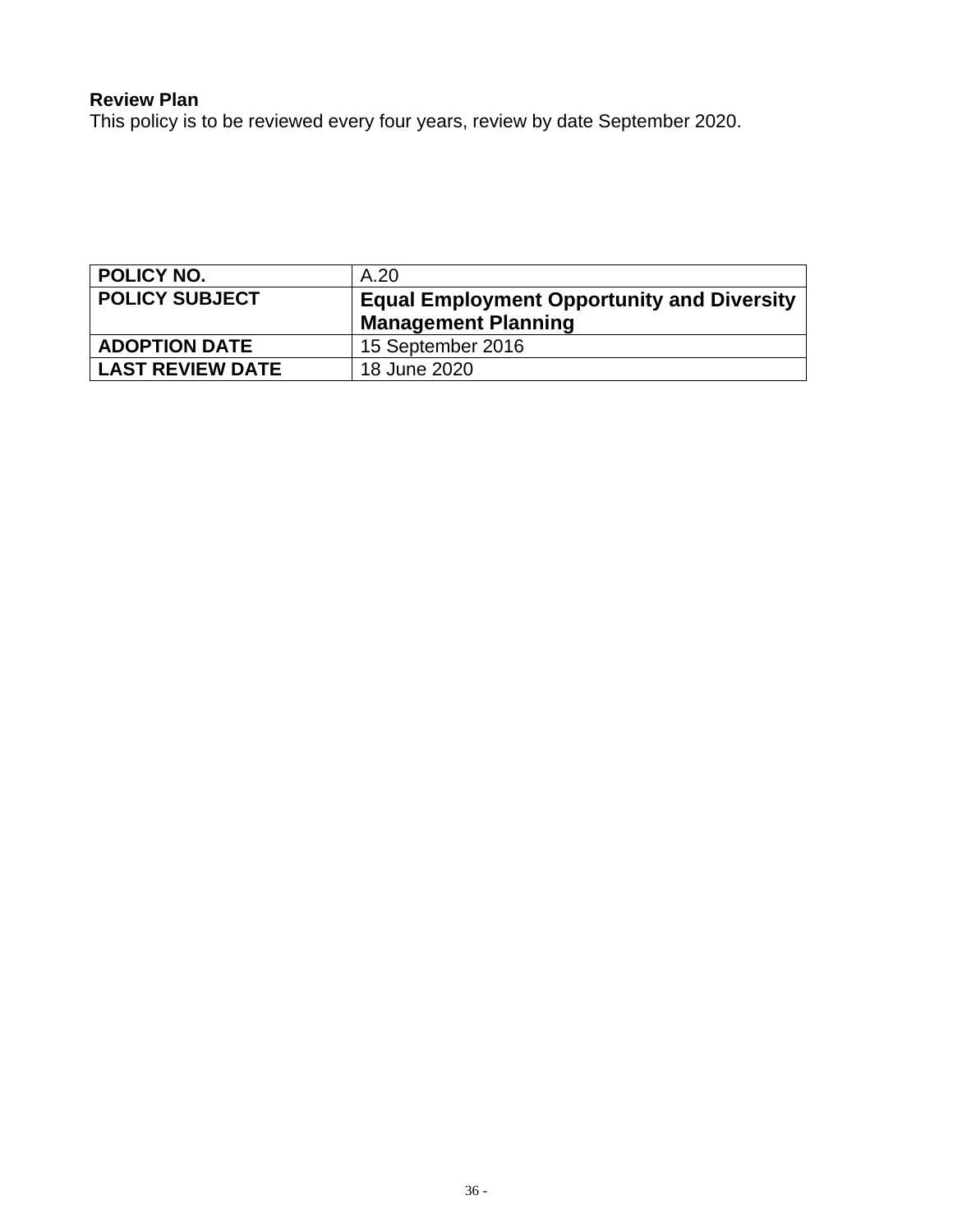## **Preamble**

Section 5.2 of the Local Government Act 1995, puts the onus on Council to ensure there is an appropriate structure in place for administering the local government, as follows:

#### $5.2.$ **Administration of local governments**

The council of a local government is to ensure that there is an appropriate structure for administering the local government.

## **Rationale**

To ensure that adequate resources are available to undertake the day-to-day tasks of the Shire in an efficient manner.

The proposed staff establishment policy aims to fulfil a number of functions as follows:

- 1. It will ensure a transparent approach to:
	- (a) structuring the organisation into a hierarchy appropriate for the day-today management of the business of the shire; and
	- (b) ancillary staff recruitment.
- 2. It will ensure that staffing levels are adequately funded through the budgetary process.

#### **Policy**

#### Responsibility of the Council

To ensure that adequate resources are available for the shire to undertake its day-to-day tasks.

#### Responsibility of the CEO

To ensure that the day-to-day tasks of the shire are undertaken in an efficient manner. To report staff establishment levels to Council annually as part of the budgetary process. To ensure proposed ancillary staff recruitments are reported to Council prior to the staff being engaged.

<span id="page-36-0"></span>

| <b>POLICY NO.</b>       | A.21                              |
|-------------------------|-----------------------------------|
| <b>POLICY SUBJECT</b>   | <b>Staff Establishment Levels</b> |
| <b>ADOPTION DATE</b>    | 18 April 2019                     |
| <b>LAST REVIEW DATE</b> | 18 June 2020                      |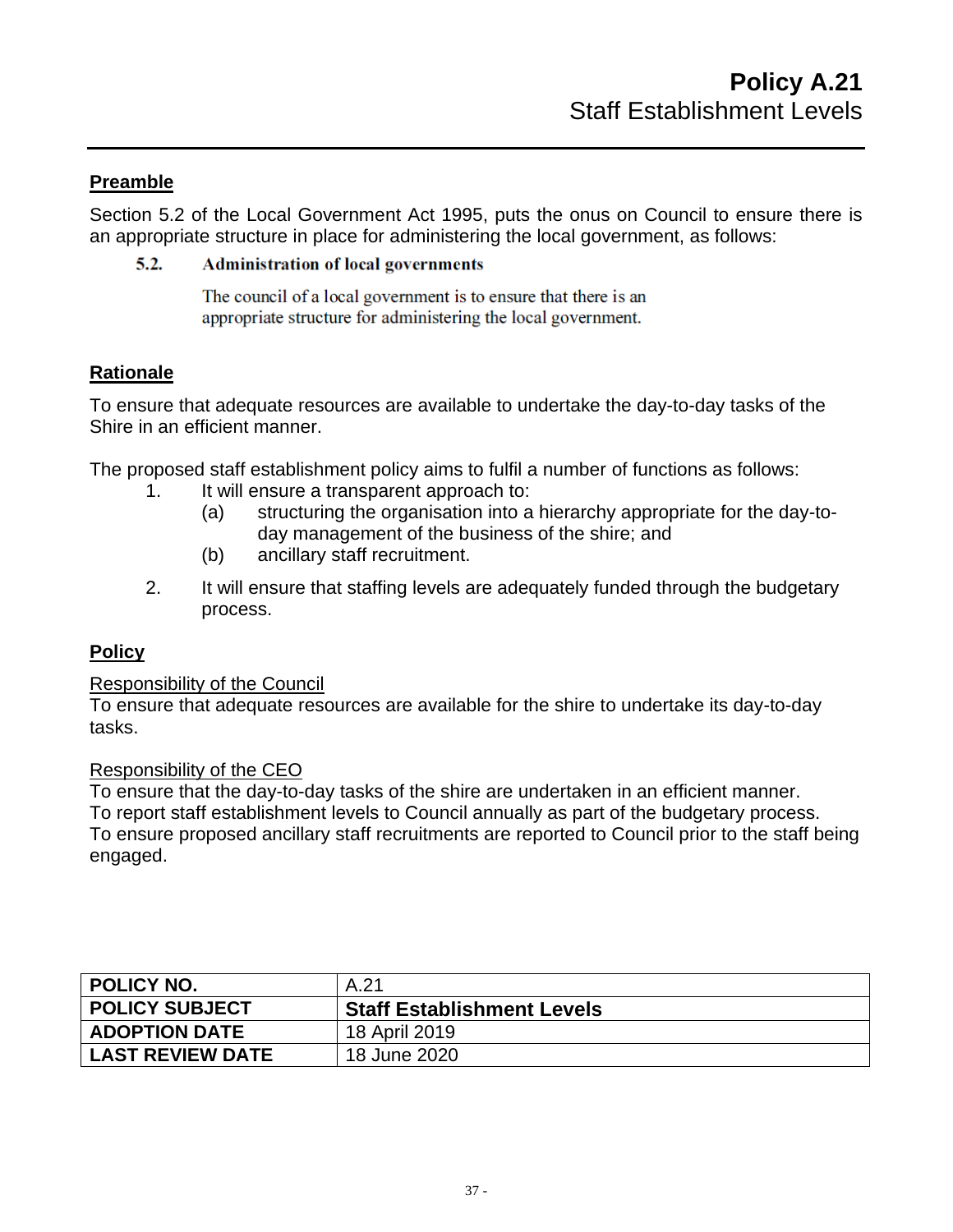## **OBJECTIVES:**

Ensure the process for recruitment and selection is based upon the principles of merit, equal employment opportunity and confidentiality. Council is committed to ensuring recruitment and selection of prospective employees is in accordance with relevant employment legislation.

Council is committed to an effective and professional method of selecting employees that is consistent with its organisational values.

#### **POLICY STATEMENT/S:**

Council's aim is to attract, select, employ, and retain quality employees who will contribute to Council's culture and values.

All recruitment and selection will be made using merit, confidentiality, and equal employment principles. A fair, equitable, consistent, and transparent recruitment process will be undertaken to appoint all employees of the Shire.

#### **Definitions**

**Recruitment** refers to the process commencing with the decision to recruit an individual already employed by the Shire who may have the appropriate skillset and knowledge through to attracting and seeking a pool of applications e.g. by a way of advertisement.

**Selection process** involves choosing from the pool or available applicants resulting in the selection of an individual who is most likely to perform successfully in the job.

#### **1. POLICY**

#### **1.1 Recruitment and Selection Principles**

The following are the Shire's recruitment and selection principles:

• Merit

The Shire ensures the best applicant is appointed to a vacant position based on merit. The selection panel use several selection techniques to determine the best suited applicant for the role, comparing each applicant's skills, experience, and organisational fit. The selection panel will assess each applicant's suitability against Council's business requirements and the requirements of the vacant position.

• Equal Employment Opportunity

The Shire is an equal employment opportunity employer and is committed to ensuring all applicants are not discriminated against and are treated in a manner consistent with Council's Equal Employment Opportunity Policy.

• Confidentiality

Selection panel members must ensure all information gathered throughout the recruitment and selection process remains private and confidential. Selection panels are not to share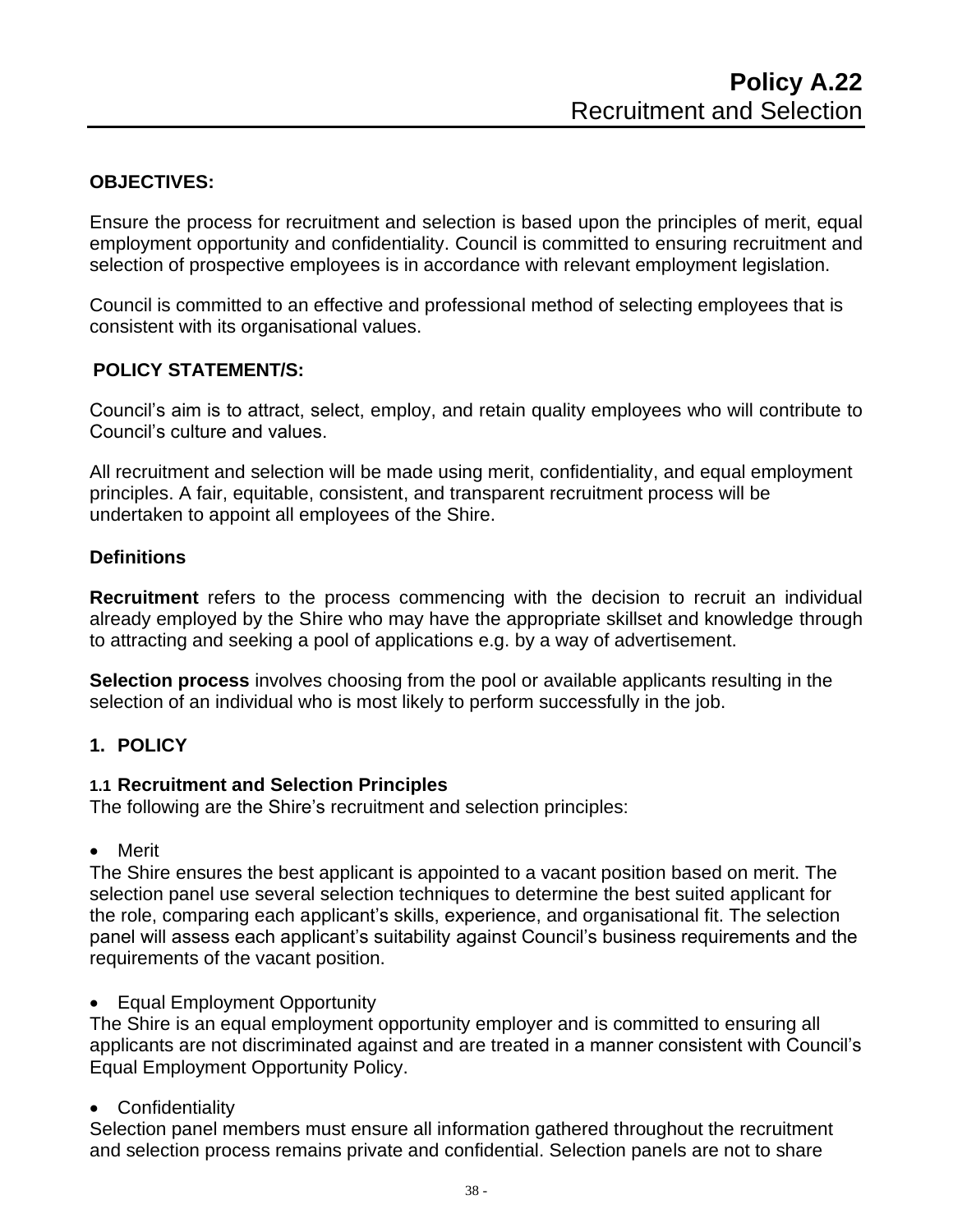details regarding applicants, their assessments/scoring or any interview notes taken during the interview process.

The panel may disclose applicant details to the manager of the vacant position to aid in the decision making and approval process. The manager is also required to keep applicant and recruitment details confidential. The appointment of employees must be made based on the individual capacity of the person having regard to the knowledge, skills, qualifications, experience and potential for future development of that person in their employment.

## **1.2 Advertising Practices**

Council is committed to fostering a process of developing and promoting within the organisation, where possible to give employees every opportunity to advance and develop to their full potential. However, where it is assessed that the skill level or suitable candidate may not be available in the Shire's workforce, the position shall be advertised both internally and externally simultaneously.

## **1.3 Conflict of Interest**

A conflict of interest may arise where a selection panel member has either a social or personal connection with an applicant and/or a perception may exist that the conflict of interest may impact the recruitment decision making process.

If a selection panel member believes a conflict of interest exists or may exist, the panel member must notify the other members of the selection panel immediately including informing them of their potential/perceived conflict. If a panel member is unsure if a potential/perceived conflict of interest exists, the panel member must discuss the individual situation with their supervisor and the Chief Executive Officer prior to commencing the recruitment process. If a potential/perceived conflict of interest has been raised, the panel member must not progress with the recruitment process until a decision has been made and they have been notified by the Chief Executive Officer.

## **1.4 Approval to Appoint**

In accordance with the Local Government Act 2009, The Chief Executive Officer is the only person who can appoint local government employees.

# **2. RELATED DOCUMENTS AND LEGISLATION**

- Anti-Discrimination Act 1991
- Age Discrimination Act 2004 (Commonwealth)
- Australian Human Rights Commission Act 1986 (Commonwealth)
- Disability Discrimination Act 1992 (Commonwealth)
- Information Privacy Act 2009
- Local Government Act 2009
- Local Government Regulation 2012
- Racial Discrimination Act 1975 (Commonwealth)
- Right to Information Act 2009 Sex Discrimination Act 1984(Commonwealth)
- Workplace Gender Equality Act 2012 (Commonwealth)
- Code of Conduct
- Equal Employment Opportunity
- Industrial Instruments
- Recruitment and Selection Procedure